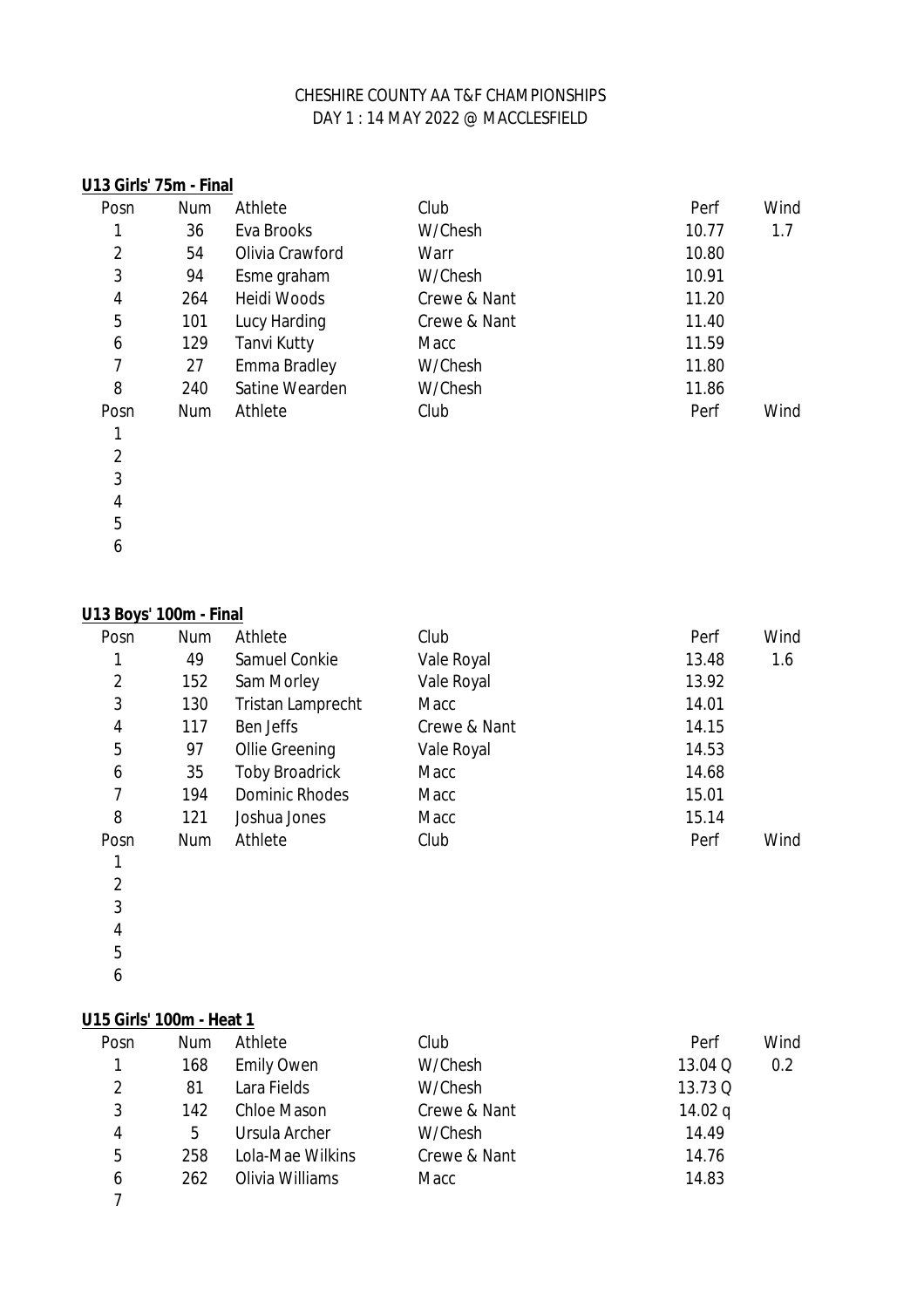| U15 Girls' 100m - Heat 2 |            |                                    |              |         |          |
|--------------------------|------------|------------------------------------|--------------|---------|----------|
| Posn                     | Num        | Athlete                            | Club         | Perf    | Wind     |
| 1                        | 23         | <b>Holly Bosworth</b>              | W/Chesh      | 13.43 Q | $-1$     |
| $\overline{2}$           | 74         | Millie egerton                     | Macc         | 13.93 Q |          |
| 3                        | 178        | <b>Ella Pennington</b>             | Warr         | 14.24   |          |
| 4                        | 265        | <b>Isabella Woods</b>              | Crewe & Nant | 14.45   |          |
| 5                        | 127        | Corinna Knuckey                    | Macc         | 14.68   |          |
| 6                        | 193        | <b>Efa Rees</b>                    | Warr         | 16.17   |          |
| 7                        | 123        | Lois Jones-Hamilton                | Crewe & Nant | 16.38   |          |
| U15 Girls' 100m - Heat 3 |            |                                    |              |         |          |
| Posn                     | <b>Num</b> | Athlete                            | Club         | Perf    | Wind     |
| 1                        | 22         | Freya-Lea Boone                    | Crewe & Nant | 13.28 Q | $\bf{0}$ |
| $\overline{2}$           | 113        | Hannah Hull                        | Warr         | 14.04 Q |          |
| 3                        | 177        | <b>Elizabeth Pendrill</b>          | Macc         | 14.11q  |          |
| 4                        | 6          | <b>Teresa Arvidson</b>             | W/Chesh      | 14.12   |          |
| 5                        | 29         | Bella varley                       | Crewe & Nant | 15.29   |          |
| 6                        | 42         | Elisha Carter                      | Crewe & Nant | 15.78   |          |
| U17 Mens' 100m - Heat 1  |            |                                    |              |         |          |
| Posn                     | <b>Num</b> | Athlete                            | Club         | Perf    | Wind     |
| 1                        | 241        | Callum Wain                        | Macc         | 11.91 Q | $-0.3$   |
| $\overline{2}$           | 201        | <b>Alexander Rutherford</b>        | W/Chesh      | 11.92 Q |          |
| 3                        | 238        | <b>Archie Varley</b>               | Crewe & Nant | 12.42 Q |          |
| 4                        | 64         | Luca De Mendonca-Pereir ValeRoyal  |              | 12.49q  |          |
| 5                        | 271        | Finnan Ikin                        | Crewe & Nant | 13.30   |          |
| 6                        |            |                                    |              |         |          |
| U17 Mens' 100m - Heat 2  |            |                                    |              |         |          |
| Posn                     | <b>Num</b> | Athlete                            | Club         | Perf    | Wind     |
| 1                        | 173        | Lewis Parsons                      | W/Chesh      | 11.56 Q | 1.8      |
| 2                        | 55         | Joel Danquah                       | Sale         | 11.82 Q |          |
| 3                        | 202        | <b>Andrew Salmon</b>               | Crewe & Nant | 11.87 Q |          |
| 4                        | 58         | <b>Thomas Danson</b>               | Macc         | 12.05q  |          |
| 5                        | 65         | Tiago de Mendonca-Perei Vale Royal |              | 12.64   |          |
| 6                        | 41         | <b>Alfie Carter</b>                | Crewe & Nant | 12.80   |          |
| U17 Mens' 100m - Heat 3  |            |                                    |              |         |          |
| Posn                     | Num        | Athlete                            | Club         | Perf    | Wind     |
| 1                        |            |                                    |              |         |          |
| $\overline{2}$           |            |                                    |              |         |          |
| 3                        |            |                                    |              |         |          |

- 
- 
-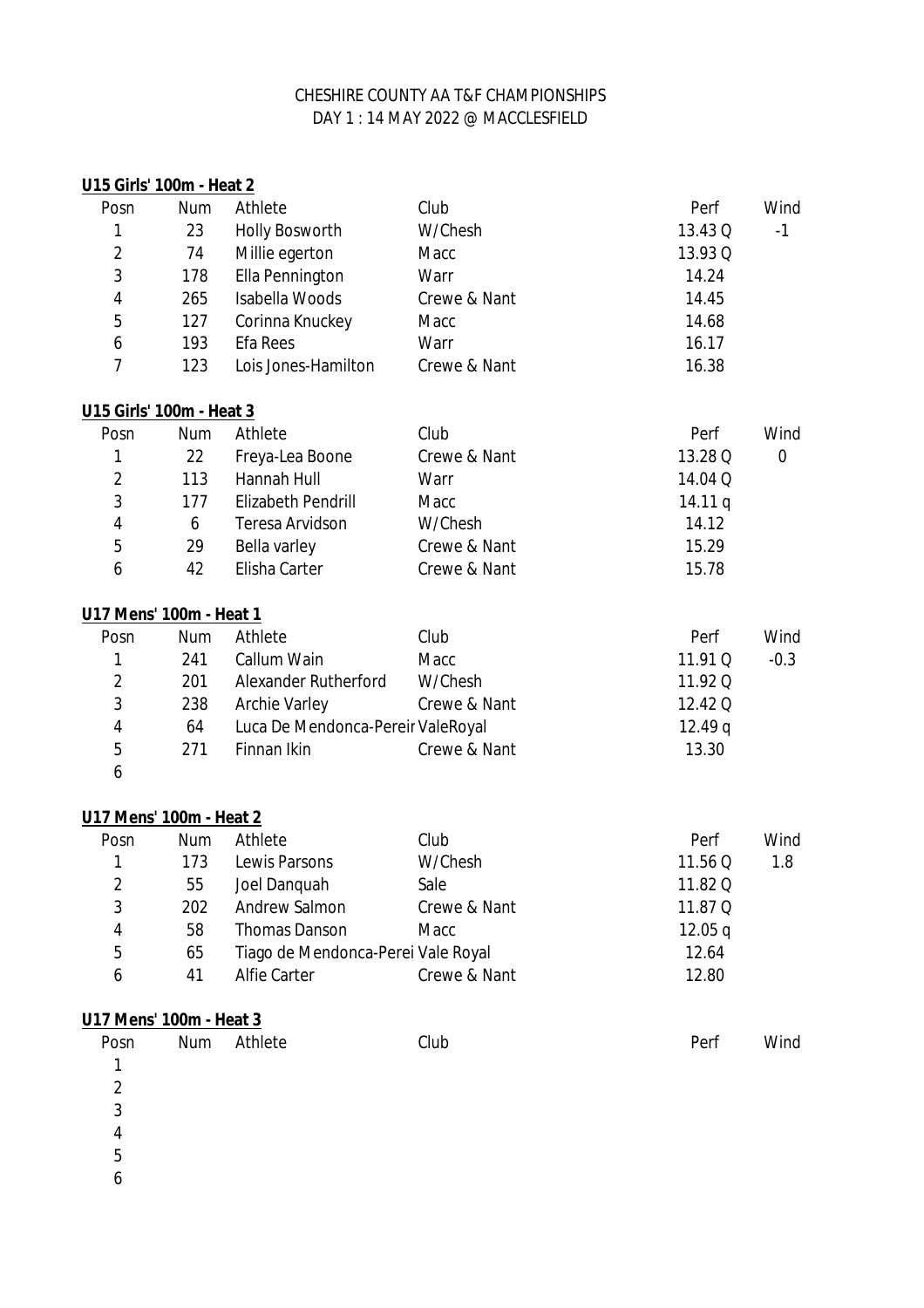# DAY 1 : 14 MAY 2022 @ MACCLESFIELD CHESHIRE COUNTY AA T&F CHAMPIONSHIPS

| U15 Boys' 100 - Final     |                |                        |                        |       |        |
|---------------------------|----------------|------------------------|------------------------|-------|--------|
| Posn                      | <b>Num</b>     | Athlete                | Club                   | Perf  | Wind   |
| 1                         | $\overline{2}$ | Caleb Adelani          | Warr                   | 12.04 | 0.8    |
| $\overline{2}$            | 209            | Theo Shepherd          | W/Chesh                | 12.33 |        |
| 3                         | 28             | <b>Reece Bradley</b>   | Crewe & Nant           | 12.93 |        |
| 4                         | 214            | <b>Henry Smith</b>     | Crewe & Nant           | 13.10 |        |
| 5                         | 79             | Kai Falloon            | Sale                   | 13.18 |        |
| 6                         | 182            | <b>Isaac Pickering</b> | Crewe & Nant           | 13.74 |        |
| U17 Women's 100m - Final  |                |                        |                        |       |        |
| Posn                      | <b>Num</b>     | Athlete                | Club                   | Perf  | Wind   |
| 1                         | 219            | Yasmin Smith           | W/Chesh                | 12.88 | 1.3    |
| $\overline{2}$            | 207            | <b>Evie Schofield</b>  | <b>Trafford</b>        | 12.89 |        |
| 3                         | 263            | <b>Ruby Wisbey</b>     | W/Chesh                | 12.98 |        |
| 4                         | 140            | <b>Carys Manson</b>    | W/Chesh                | 13.45 |        |
| 5                         | 226            | Mia Strefford          | Vale Royal             | 14.82 |        |
| 6                         | 114            | Sunday Ibbotson        | Crewe & Nant           | 15.75 |        |
| 7                         |                |                        |                        |       |        |
| 8                         |                |                        |                        |       |        |
| U20 Womens' 100m - Final  |                |                        |                        |       |        |
| Posn                      | <b>Num</b>     | Athlete                | Club                   | Perf  | Wind   |
| 1                         | 68             | Georgia Donald         | Crewe & Nant           | 12.97 | $-1.1$ |
| $\overline{2}$            | 33             | Lucy Brightwell        | Crewe & Nant           | 13.62 |        |
| 3                         | 200            | Sophia Rowlinson       | Warr                   | 13.95 |        |
| U20 Mens' 100m - Final    |                |                        |                        |       |        |
| Posn                      | <b>Num</b>     | Athlete                | Club                   | Perf  | Wind   |
| 1                         | 29             | <b>Albert Bradshaw</b> | Macc                   | 11.06 | 1.1    |
| $\overline{2}$            | 57             | Sam Danson             | Macc                   | 11.30 |        |
| 3                         | 56             | Theo Danquah           | Sale                   | 11.39 |        |
| 4                         | 154            | David Naylor           | Crewe & Nant           | 11.71 |        |
| 5                         | 26             | <b>Drew Bradley</b>    | Crewe & Nant           | 11.77 |        |
| 6                         |                |                        |                        |       |        |
| Senior Mens' 100m - Final |                |                        |                        |       |        |
| Posn                      | <b>Num</b>     | Athlete                | Club                   | Perf  | Wind   |
| 1                         | 25             | <b>Dominis Bradley</b> | Crewe & Nant           | 11.20 | 1.1    |
| $\overline{\mathbf{c}}$   | 82             | <b>Jack Forster</b>    | Vale Royal             | 11.51 |        |
| 3                         | 71             | <b>Marvin Edwards</b>  | <b>North East Vets</b> | 11.60 |        |
| 4                         |                |                        |                        |       |        |
| U20 Mens' 5000m - Final   |                |                        |                        |       |        |
| Posn                      | <b>Num</b>     | Athlete                | Club                   | Perf  |        |
| 1                         |                |                        |                        |       |        |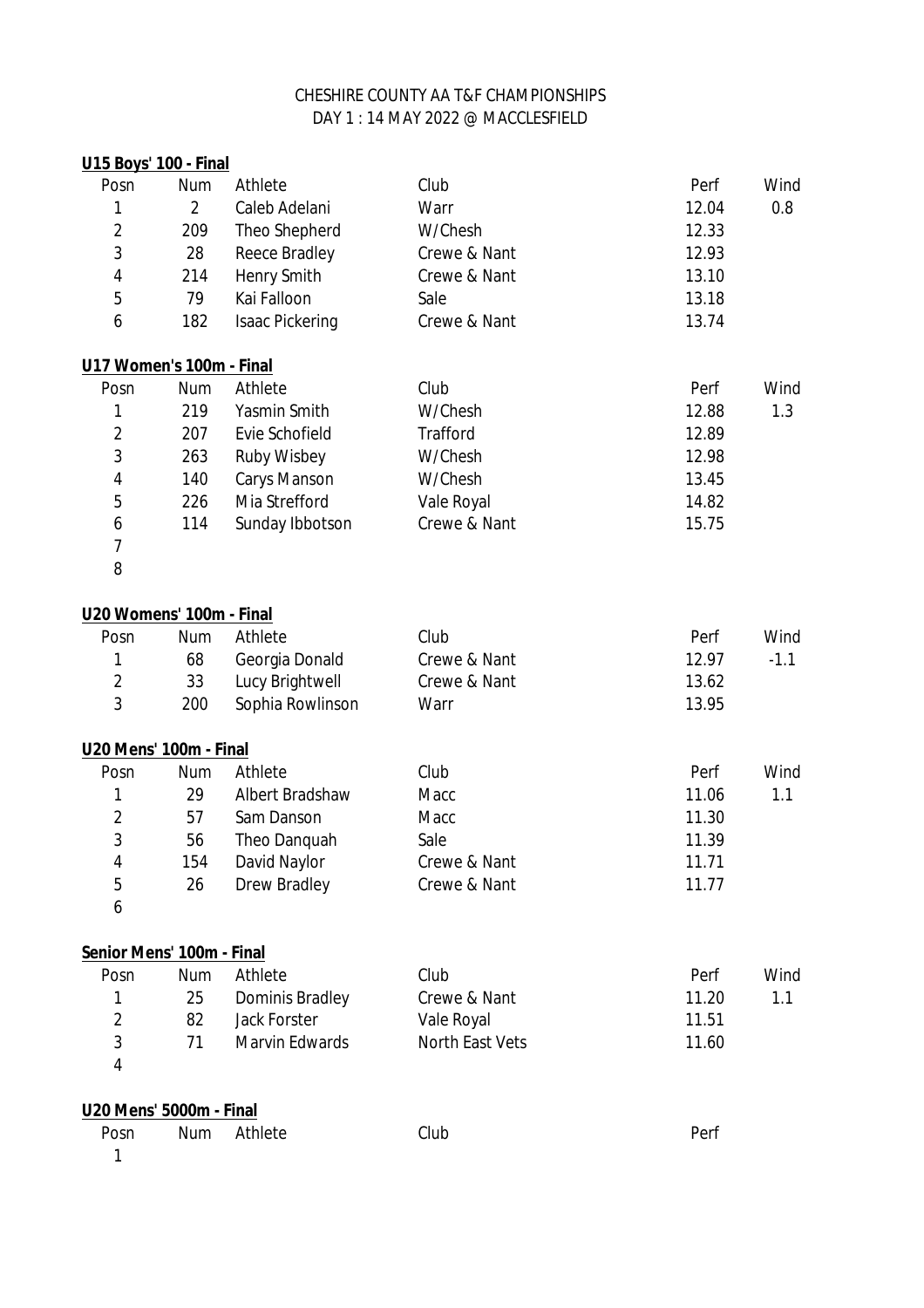### DAY 1 : 14 MAY 2022 @ MACCLESFIELD CHESHIRE COUNTY AA T&F CHAMPIONSHIPS

| Senior Mens' 5000m - Final |            |                              |                        |                       |      |
|----------------------------|------------|------------------------------|------------------------|-----------------------|------|
| Posn                       | Num        | Athlete                      | Club                   | Perf                  |      |
| 1                          | 151        | <b>Thomas Minshull</b>       | <b>Boalloy Running</b> | 18.33.37              |      |
| $\overline{2}$             | 89         | David Gill                   | Warr                   | 20.44.45              |      |
|                            |            | Senior Womens' 5000m - Final |                        |                       |      |
| Posn                       | <b>Num</b> | Athlete                      | Club                   | Perf                  |      |
| 1                          | 179        | <b>Eleanor Perkins</b>       | <b>Chester Tri</b>     | 21.35.39              |      |
| $\overline{2}$             | 222        | Sue Stockdale                | Macc                   | 21.39.12              |      |
| Senior Men's 400mH - Final |            |                              |                        |                       |      |
| 1                          | 84         | <b>Neil Fowler</b>           | Crewe & Nant           | 1.26.84               |      |
| U20 Men's 400mH - Final    |            |                              |                        |                       |      |
| Posn                       | <b>Num</b> | Athlete                      | Club                   | Perf                  |      |
| 1                          | 240        | Benjamin Verbickas           | Crewe & Nant           | 55.99                 |      |
| U17 Men's 400mH - Final    |            |                              |                        |                       |      |
| Posn                       | <b>Num</b> | Athlete                      | Club                   | Perf                  |      |
| 1                          | 37         | Nathan Broomfield            | W/Chesh                | 1.01.14               |      |
| $\overline{2}$             | 238        | <b>Archie Varley</b>         | Crewe & Nant           | 1.03.34               |      |
| U20 Women's 400mH - Final  |            |                              |                        |                       |      |
| Posn                       | <b>Num</b> | Athlete                      | Club                   | Perf                  |      |
| 1                          | 143        | <b>Hermione Mason</b>        | Sale                   | <b>CBP</b><br>1.04.18 |      |
| $\overline{2}$             | 99         | Lisa Halliday                | Warr                   | 1.09.91               |      |
| 3                          |            |                              |                        |                       |      |
|                            |            | Senior Women's 400mH - Final |                        |                       |      |
| Posn                       | <b>Num</b> | Athlete                      | Club                   | Perf                  |      |
| 1                          | 83         | Emma Fowler                  | Crewe & Nant           | 1.10.88               |      |
| U17 Women's 300mH - Final  |            |                              |                        |                       |      |
| Posn                       | <b>Num</b> | Athlete                      | Club                   | Perf                  |      |
| 1                          | 203        | <b>Lucy Salter</b>           | Stockport              | 47.47                 |      |
| $\overline{2}$             | 118        | <b>Holly Jeffs</b>           | Crewe & Nant           | 50.56                 |      |
| U13 Girls' - Final         |            |                              |                        |                       |      |
| Posn                       | <b>Num</b> | Athlete                      | Club                   | Perf                  | Wind |
| 1                          | 168        | <b>Emily Owen</b>            | W/Chesh                | 12.42                 | 0.7  |
| $\overline{\mathbf{c}}$    | 22         | Freya-Lea Boone              | Crewe & Nant           | 12.98                 |      |
| 3                          | 23         | <b>Holly Bosworth</b>        | W/Chesh                | 13.01                 |      |
| 4                          | 81         | Lara Fields                  | W/Chesh                | 13.72                 |      |
| 5                          | 74         | Millie Egerton               | Macc                   | 13.81                 |      |
| 6                          | 142        | <b>Chloe Mason</b>           | Crewe & Nant           | 13.90                 |      |
| $\overline{7}$             | 113        | Hannah Hull                  | Warr                   | 13.99                 |      |
| 8                          | 177        | <b>Elizabeth Pendrill</b>    | Macc                   | 14.19                 |      |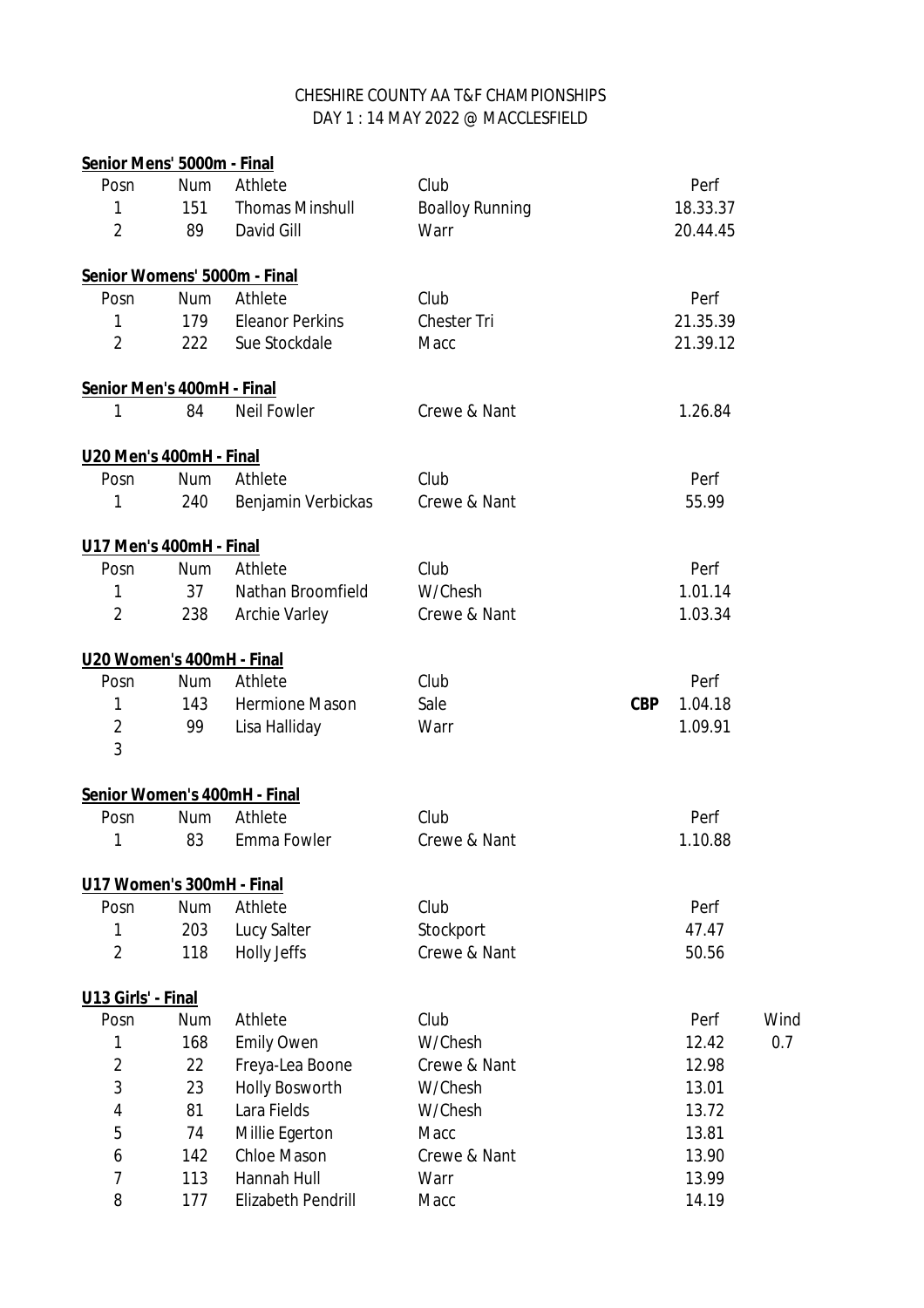| U13 Boys' 100m - Final  |     |         |      |      |      |
|-------------------------|-----|---------|------|------|------|
| Posn                    | Num | Athlete | Club | Perf | Wind |
| 1                       |     |         |      |      |      |
| $\overline{2}$          |     |         |      |      |      |
| 3                       |     |         |      |      |      |
| 4                       |     |         |      |      |      |
| 5                       |     |         |      |      |      |
| 6                       |     |         |      |      |      |
| 7                       |     |         |      |      |      |
| 8                       |     |         |      |      |      |
|                         |     |         |      |      |      |
| U15 Girls' 100m - Final |     |         |      |      |      |
| Posn                    | Num | Athlete | Club | Perf | Wind |
| 1                       |     |         |      |      |      |
| $\overline{2}$          |     |         |      |      |      |
| 3                       |     |         |      |      |      |
| 4                       |     |         |      |      |      |
| 5                       |     |         |      |      |      |

#### 

# **U17 Men's 100m - Final**

| Posn                    | Num            | Athlete                            | Club         | Perf  | Wind |
|-------------------------|----------------|------------------------------------|--------------|-------|------|
| 1                       | 173            | Lewis Parsons                      | W/Chesh      | 11.38 | 0.9  |
| $\overline{2}$          | 241            | Callum Wain                        | Macc         | 11.53 |      |
| 3                       | 55             | Joel Danquah                       | Sale         | 11.62 |      |
| 4                       | 202            | <b>Andrew Salmon</b>               | Crewe & Nant | 11.70 |      |
| 5                       | 201            | <b>Alexander Rutherford</b>        | W/Chesh      | 11.83 |      |
| 6                       | 58             | <b>Thomas Danson</b>               | Macc         | 12.08 |      |
| $\overline{7}$          | 64             | Luca De Mendonca-Pereir Vale Royal |              | 12.31 |      |
| 8                       | 238            | <b>Archie Varley</b>               | Crewe & Nant | 12.39 |      |
| U15 Girls' 300m - Final |                |                                    |              |       |      |
| Posn                    | <b>Num</b>     | Athlete                            | Club         | Perf  |      |
| 1                       | 181            | <b>Ruby Phillips</b>               | W/Chesh      | 44.29 |      |
| $\overline{2}$          | 22             | Fraya-Lea Boone                    | Crewe & Nant | 44.92 |      |
| 3                       | 177            | <b>Elizabeth Pendrill</b>          | Macc         | 49.32 |      |
| U15 Boys' 300m - Final  |                |                                    |              |       |      |
| Posn                    | <b>Num</b>     | Athlete                            | Club         | Perf  |      |
| 1                       | $\overline{2}$ | Caleb Adelani                      | Warr         | 38.65 |      |
| $\overline{2}$          | 199            | <b>Jake Rowley</b>                 | Macc         | 39.86 |      |
| 3                       |                |                                    |              |       |      |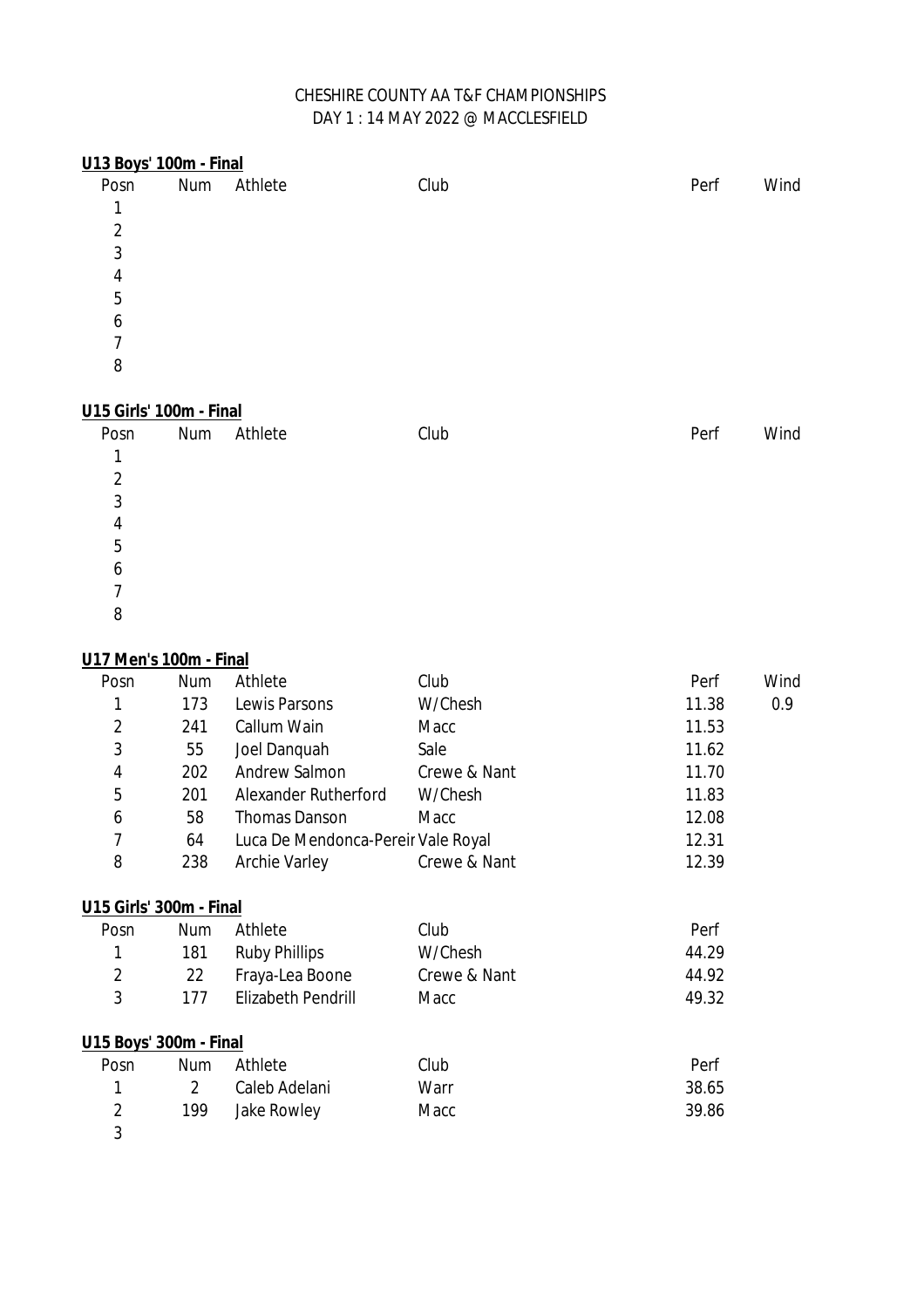| U17 Women's 300m - Final    |            |                          |                 |            |         |
|-----------------------------|------------|--------------------------|-----------------|------------|---------|
| Posn                        | <b>Num</b> | Athlete                  | Club            |            | Perf    |
| 1                           | 110        | <b>Emma Holmes</b>       | W/Chesh         |            | 41.29   |
| $\overline{2}$              | 203        | <b>Lucy Slater</b>       | Stockport       |            | 41.75   |
| 3                           | 192        | Seren Redfern            | Sale            |            | 43.05   |
| 4                           | 118        | <b>Holly Jeffs</b>       | Crewe & Nant    |            | 44.33   |
| 5                           | 212        | Georgia Smethurst        | Warr            |            | 45.63   |
| 6                           | 111        | <b>Cerys Howells</b>     | Crewe & Nant    |            | 47.34   |
| $\overline{7}$              |            |                          |                 |            |         |
| 8                           |            |                          |                 |            |         |
| U17 Men's 400m - Final      |            |                          |                 |            |         |
| Posn                        | <b>Num</b> | Athlete                  | Club            |            | Perf    |
| 1                           | 88         | <b>Fergus Garland</b>    | W/Chesh         |            | 51.61   |
| $\overline{2}$              | 21         | Hayden Blunn             | Macc            |            | 52.32   |
| 3                           | 241        | Callum Wain              | Macc            |            | 54.25   |
| $\overline{\mathbf{4}}$     | 37         | <b>Nathan Broomfield</b> | W/Chesh         |            | 54.54   |
| 5                           |            |                          |                 |            |         |
| U20 Women's 400m - Final    |            |                          |                 |            |         |
| Posn                        | <b>Num</b> | Athlete                  | Club            |            | Perf    |
| 1                           | 188        | Imogen Pughe             | W/Chesh         |            | 57.77   |
| $\overline{2}$              | 148        | <b>Elizabeth McMahon</b> | W/Chesh         |            | 1.00.29 |
| 3                           | 83         | <b>Emma Fowler</b>       | Crewe & Nant    |            | 1.03.03 |
| 4                           | 223        | <b>Charlotte Stokes</b>  | Warr            |            | 1.04.29 |
| 5                           | 33         | Lucy Brightwell          | Crewe & Nant    |            | 1.05.00 |
| Senior Women's 400m - Final |            |                          |                 |            |         |
| Posn                        | <b>Num</b> | Athlete                  | Club            |            | Perf    |
| 1                           |            |                          |                 |            |         |
| $\overline{2}$              |            |                          |                 |            |         |
| U20 Men's 400m - Final      |            |                          |                 |            |         |
| Posn                        | <b>Num</b> | Athlete                  | Club            |            | Perf    |
| 1                           | 98         | <b>Patrick Griffith</b>  | Vale Royal      |            | 51.57   |
| $\overline{2}$              |            |                          |                 |            |         |
| Senior Men's 400m - Final   |            |                          |                 |            |         |
| Posn                        | <b>Num</b> | Athlete                  | Club            |            | Perf    |
| 1                           | 250        | James Webster            | Liverpool       | <b>CBP</b> | 48.38   |
| $\overline{2}$              | 17         | <b>Adam Bellis</b>       | <b>Trafford</b> |            | 53.68   |
| 3                           |            |                          |                 |            |         |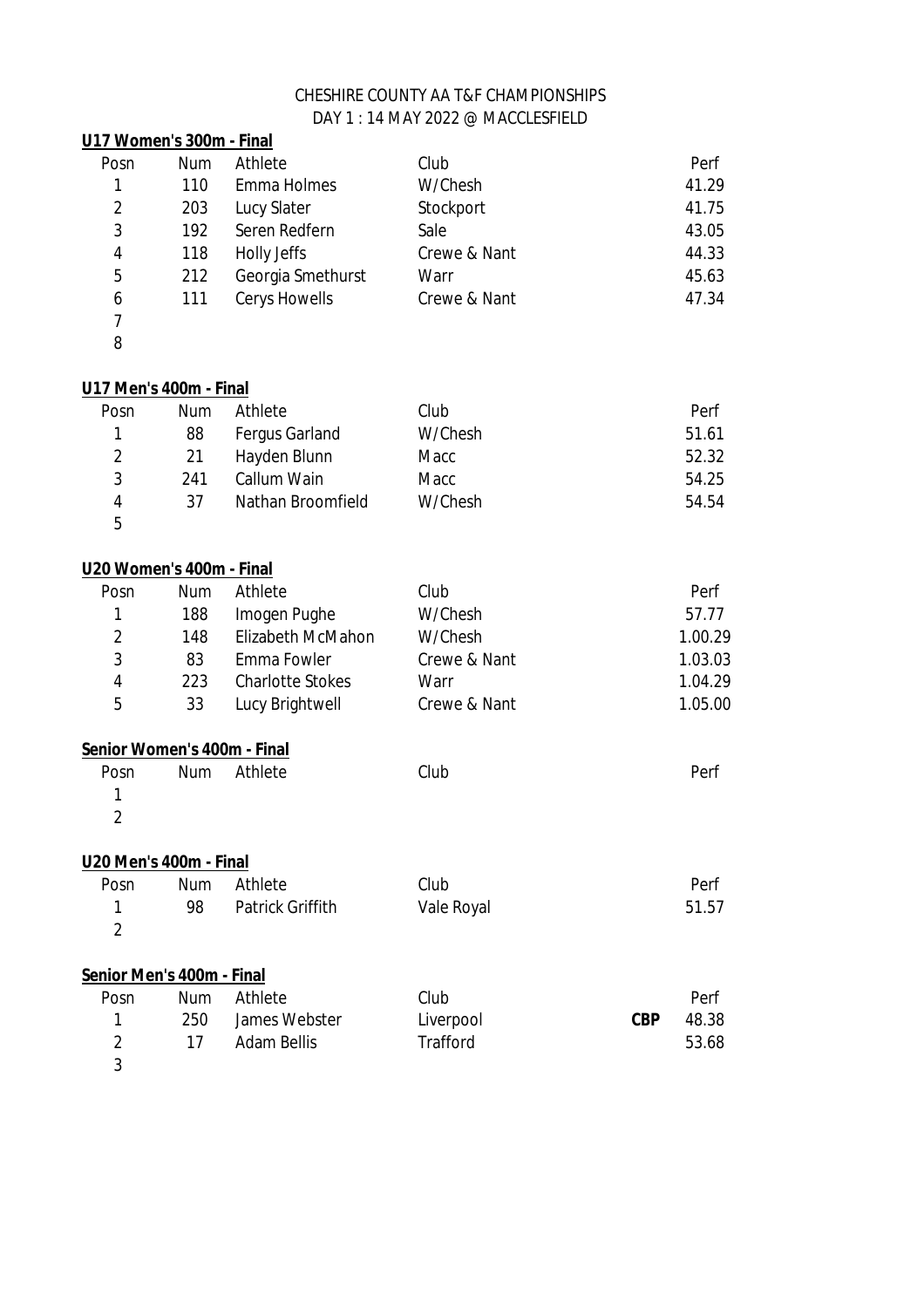### Posn Num Athlete Club Perf 106 Eva Hayes Warr 4.10.16 2 105 Ella Harvey Vale Royal 12 4.13.32 3 46 Lily Coates Vale Royal 4.16.89 171 Sophie Parkinson Warr 4.21.30 261 Evie -May Williams Warr 4.30.35 227 Ellie-Grace Stuart Warr 4.48.61 **U13 Girls' 1200m - Final**

#### **U13 Boys' 1500m - Final**

| Posn | <b>Num</b> | Athlete                  | Club       | Perf    |
|------|------------|--------------------------|------------|---------|
| 1    | 158        | <b>Daniel Oakes</b>      | Sale       | 4.49.26 |
| 2    | 49         | <b>Samuel Conkie</b>     | Vale Royal | 4.49.26 |
| 3    | 132        | Euan Lawton              | Warr       | 5.01.26 |
| 4    | 60         | <b>Oliver Davenport</b>  | Warr       | 5.10.87 |
| 5    | 86         | <b>Gus Fraser</b>        | vale Royal | 5,33,36 |
| 6    | 90         | Dylan gledhill           | W/Chesh    | 5.53.78 |
| 7    | 147        | <b>Alexander McLaren</b> | Macc       | 6.06.12 |
| 8    |            |                          |            |         |

 

### **U15 Girls' 1500m - Final**

| Posn | <b>Num</b> | Athlete               | Club         | Perf    |
|------|------------|-----------------------|--------------|---------|
| 1    | 253        | Imogen Wharton        | Warr         | 4.47.04 |
| 2    | 181        | <b>Ruby Phillips</b>  | W/Chesh      | 4.52.22 |
| 3    | 107        | <b>Esme Heavey</b>    | Warr         | 4.59.92 |
| 4    | 248        | <b>Costte Wearden</b> | W/Chesh      | 5.07.61 |
| 5    | 230        | Gabriella Taylor      | Leigh        | 5.34.67 |
| 6    | 252        | Lauren Weedall        | Vale Royal   | 5.43.02 |
| 7    | 162        | Mia O'Donnell         | Crewe & Nant | 5.50.83 |
| 8    | 267        | Cara Gregory          | Warr         | 5.56.93 |
| 9    | 216        | Leah Smith            | Vale Royal   | 6.03.75 |
| 10   |            |                       |              |         |

#### **U15 Boys' 1500m - Final**

| Posn           | <b>Num</b> | Athlete                | Club  | Perf    |
|----------------|------------|------------------------|-------|---------|
|                | 141        | Jack Marwood           | Warr  | 4.29.45 |
| $\overline{2}$ | 187        | Jacob Pryor            | Warr  | 4.30.21 |
| 3              | 199        | Jake Rowley            | Macc  | 4.38.57 |
| 4              | 246        | <b>Matthew Walker</b>  | Macc  | 4.42.18 |
| 5              | 67         | <b>Jared Dickinson</b> | Macc  | 4.52.68 |
| 6              | 155        | Hugh Noden             | Macc  | 4.55.61 |
| 7              | 4          | <b>Thomas Amaral</b>   | Leigh | 4.58.38 |
| 8              | 100        | Sebastian Hampson      | Warr  | 5.12.56 |
| 9              | 19         | Hugo Blackwell         | Macc  | 5.12.60 |
| $\sim$         |            |                        |       |         |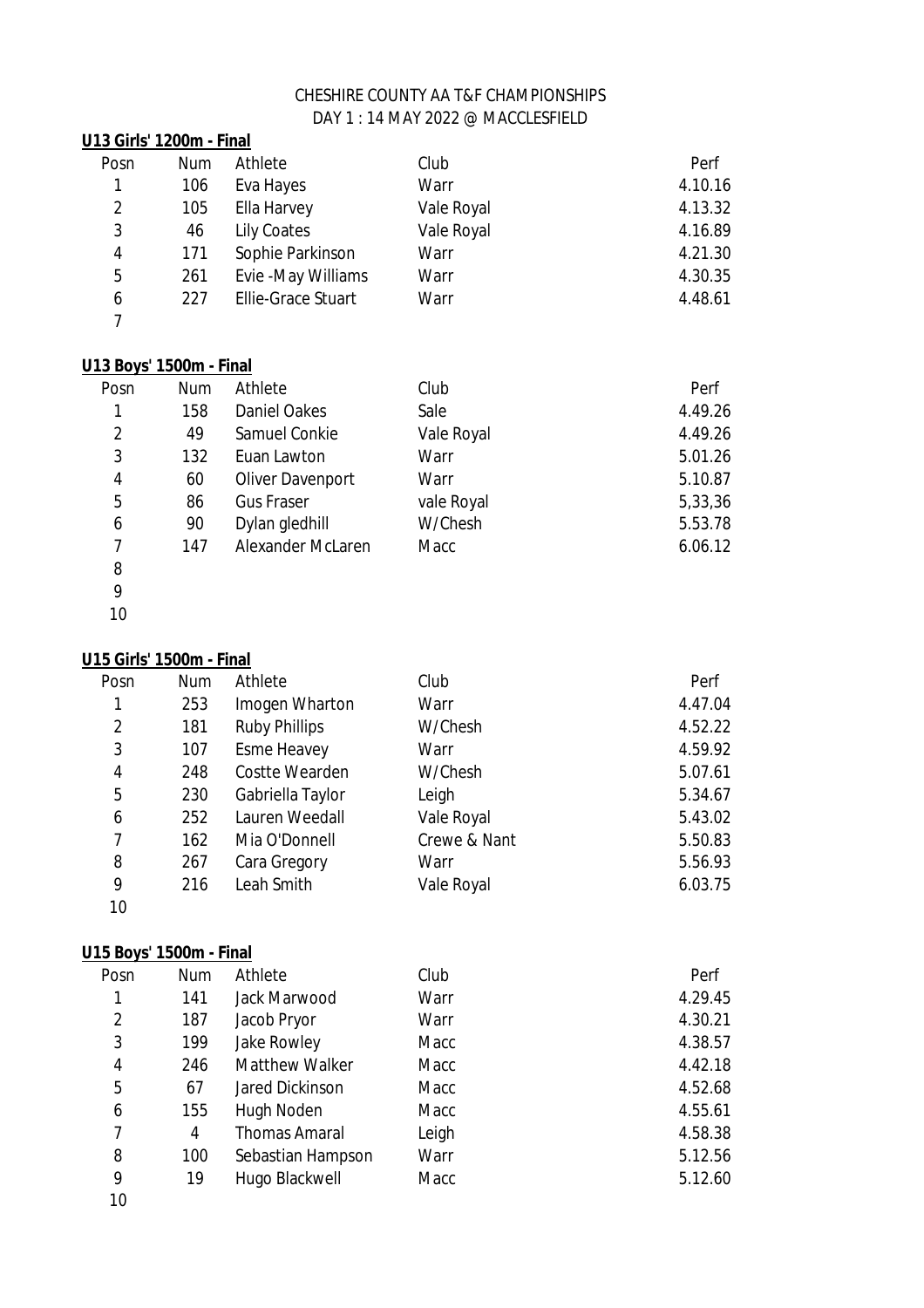| U17 Women's 1500m - Final  |                |                              |                         |         |
|----------------------------|----------------|------------------------------|-------------------------|---------|
| Posn                       | <b>Num</b>     | Athlete                      | Club                    | Perf    |
| 1                          | 131            | Jessica Lark                 | W/Chesh                 | 4.49.16 |
| $\overline{2}$             | 102            | Sophie Harding               | Vale Royal              | 4.5559  |
| 3                          | 180            | <b>Aimee Phillips</b>        | W/Chesh                 | 5.03.14 |
| U 20 Womens' 1500m - Final |                |                              |                         |         |
| Posn                       | <b>Num</b>     | Athlete                      | Club                    | Perf    |
| 1                          | $\overline{7}$ | <b>Isabel Ashcroft</b>       | Vale Royal              | 4.45.76 |
| 2                          | 39             | <b>Ellie Bushill</b>         | Vale Royal              | 4.45.88 |
| 3                          | 272            | <b>Ellen Turnbull</b>        | Warr                    | 5.26.22 |
| 4                          |                |                              |                         |         |
| 5                          |                |                              |                         |         |
|                            |                | Senior Womens' 1500m - Final |                         |         |
| Posn                       | <b>Num</b>     | Athlete                      | Club                    | Perf    |
| 1                          | 149            | Rachel McQuillan             | Warr                    | 4.51.97 |
| 2                          | 208            | <b>Faye Sharpley</b>         | Macc                    | 5.08.42 |
| 3                          | 103            | <b>Helen Harrington</b>      | <b>Cheshire Dragons</b> | 5.31.53 |
| 4                          |                |                              |                         |         |
| U 17 Men's 1500m - Final   |                |                              |                         |         |
| Posn                       | <b>Num</b>     | Athlete                      | Club                    | Perf    |
| 1                          | 170            | Harry Parker-McLain          | Crewe & Nant            | 4.26.79 |
| $\overline{2}$             | 52             | <b>Thomas Corwood</b>        | Vale Royal              | 4.27.83 |
| 3                          |                |                              |                         |         |
| 4                          |                |                              |                         |         |
| 5                          |                |                              |                         |         |
| U 20 Men's 1500m - Final   |                |                              |                         |         |
| Posn                       | <b>Num</b>     | Athlete                      | Club                    | Perf    |
| 1                          | 139            | Lawrence Manley              | Macc                    | 4.21.63 |
| $\overline{2}$             | 63             | <b>Elliot Davies-Hayes</b>   | Vale Royal              | 4.28.29 |
| Senior Men's 1500m - Final |                |                              |                         |         |
| Posn                       | <b>Num</b>     | Athlete                      | Club                    | Perf    |
| 1                          | 72             | Chris Edwardson              | Macc                    | 4.50.65 |
| $\overline{2}$             | 84             | <b>Neil Fowler</b>           | Crewe & Nant            | 5.49.19 |
| 3                          |                |                              |                         |         |
|                            |                |                              |                         |         |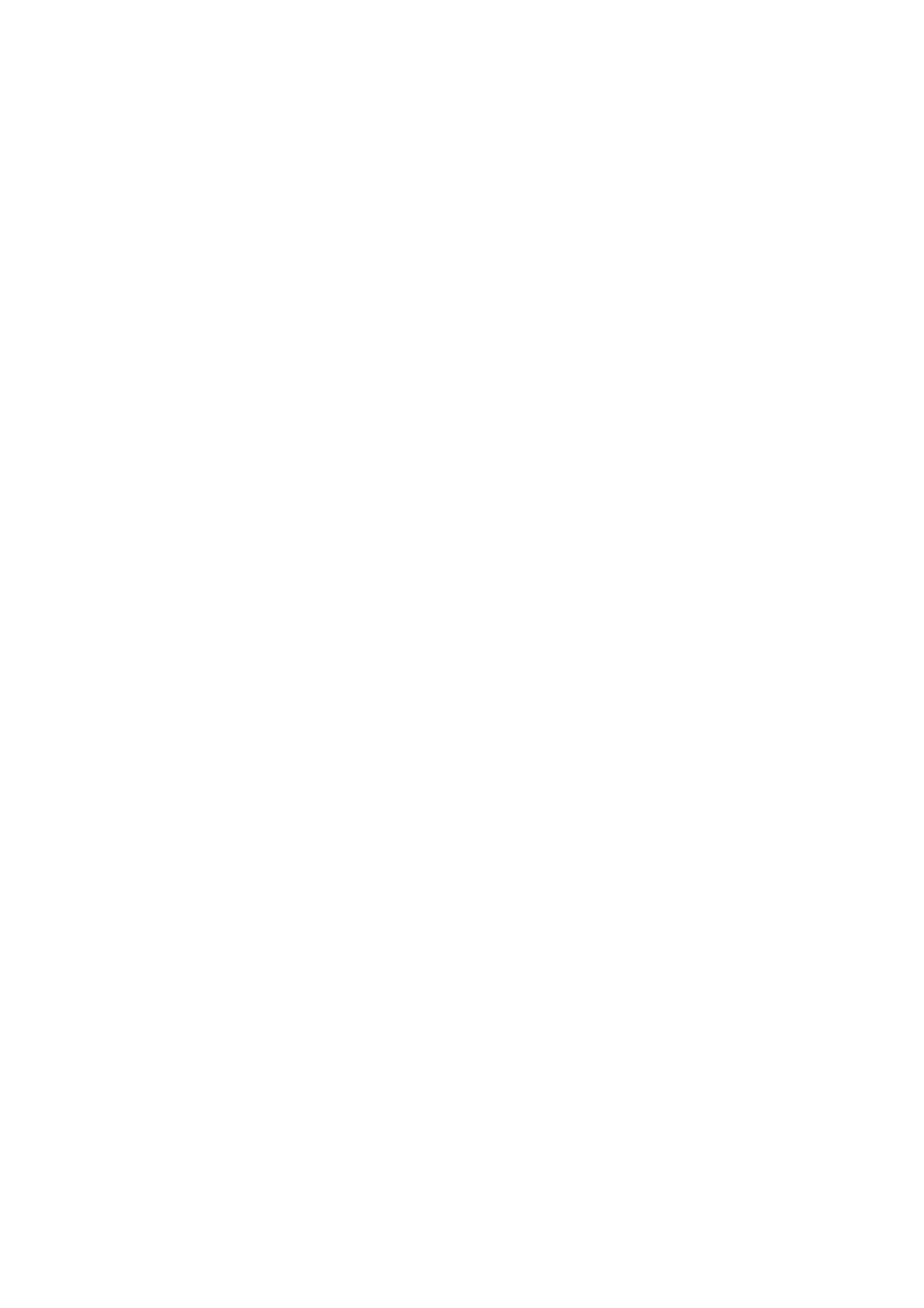| U15 Girls' Hammer               |            |                         |              |       |      |
|---------------------------------|------------|-------------------------|--------------|-------|------|
| Posn                            | Num        | Athlete                 | Club         | Perf  |      |
| 1                               | 224        | Kara Stoll              | W/Chesh      | 32.60 |      |
| $\overline{2}$                  | 74         | Millie Egerton          | Macc         | 24.63 |      |
| 3                               | 256        | Lola Whitlock           | Macc         | 17.73 |      |
| <b>Senior Women's Hammer</b>    |            |                         |              |       |      |
| Posn                            | <b>Num</b> | Athlete                 | Club         | Perf  |      |
| 1                               | 18         | <b>Charlotte Bird</b>   | Macc         | 36.04 |      |
| $\overline{2}$                  | 125        | Megan-Louise Kettle     | W/Chesh      | 34.03 |      |
| 3                               | 93         | Nikki Gore              | W/Chesh      | 31.60 |      |
| 4                               | 116        | <b>Claire Irons</b>     | Blackpool    | 22.48 |      |
| 5                               | 77         | Debra Erskine           | W/Chesh      | 19.79 |      |
| 6                               | 237        | <b>Wendy Valentine</b>  | Crewe & Nant | 19.77 |      |
| $\overline{7}$                  | 53         | Samira Cox              | Macc         | 19.06 |      |
| 8                               | 225        | <b>Sharon Stoll</b>     | W/Chesh      | 17.85 |      |
| 9                               |            |                         |              |       |      |
| Senior Men's Hammer             |            |                         |              |       |      |
| Posn                            | <b>Num</b> | Athlete                 | Club         | Perf  |      |
| 1                               | 146        | David Mckay             | W/Chesh      | 41.80 |      |
| $\overline{2}$                  |            |                         |              |       |      |
| 3                               |            |                         |              |       |      |
| U17 Women's Triple Jump         |            |                         |              |       |      |
| Posn                            | <b>Num</b> | Athlete                 | Club         | Perf  | Wind |
| 1                               | 203        | <b>Lucy Salter</b>      | Stockport    | 10.87 | 0.3  |
| $\overline{2}$                  | 118        | <b>Holly Jeffs</b>      | Crewe & Nant | 10.32 | 1.7  |
| 3                               | 232        | <b>Helen Tenner</b>     | W/Chesh      | 10.13 | 0    |
| U20 Women's Triple Jump         |            |                         |              |       |      |
| Posn                            | <b>Num</b> | Athlete                 | Club         | Perf  | Wind |
| 1                               | 242        | Olivia Wain             | Macc         | 7.86  | 2.2  |
| Senior Women's Triple Jump      |            |                         |              |       |      |
| Posn                            | <b>Num</b> | Athlete                 | Club         | Perf  | Wind |
| 1                               | 76         | <b>Danielle Erskine</b> | W/Chesh      | 10.06 | 0.2  |
| U17 Men's Triple Jump           |            |                         |              |       |      |
| Posn                            | <b>Num</b> | Athlete                 | Club         | Perf  | Wind |
| 1                               | 41         | <b>Alfie Carter</b>     | Crewe & Nant | 11.62 | 1.5  |
| $\overline{2}$                  | 241        | Callum Wain             | Macc         | 11.46 | 0.4  |
| 3                               | 271        | Finnan Ikin             | Crewe & Nant | 10.17 | 0.4  |
| <b>Senior Men's Triple Jump</b> |            |                         |              |       |      |
| Posn                            | Num        | Athlete                 | Club         | Perf  | Wind |
|                                 |            |                         |              |       |      |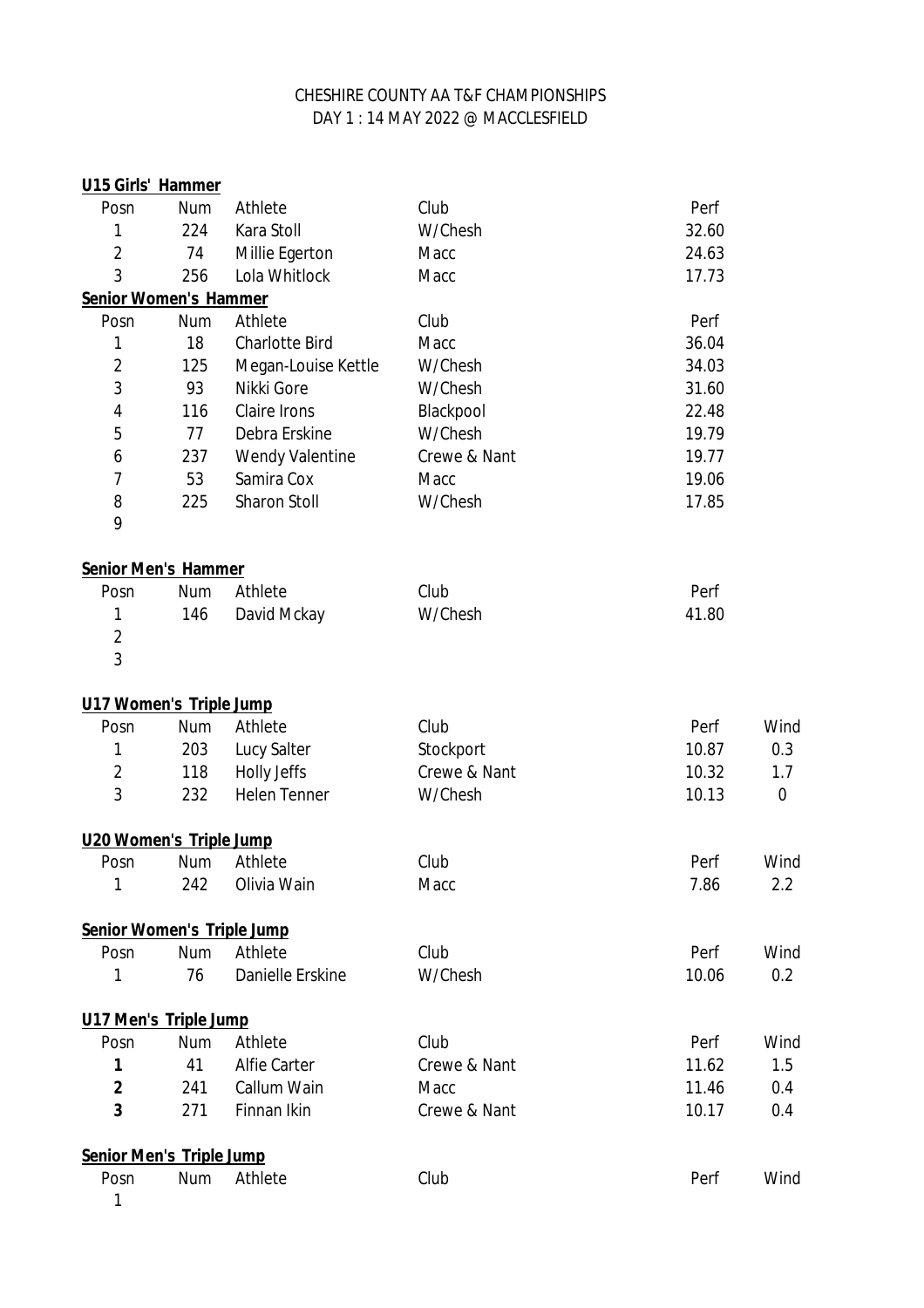| U17 Mens' High Jump     |            |                          |                   |       |              |
|-------------------------|------------|--------------------------|-------------------|-------|--------------|
| Posn                    | <b>Num</b> | Athlete                  | Club              | Perf  |              |
| 1                       | 21         | Hayden Blunn             | Macc              | 1.85  |              |
| $\overline{2}$          | 10         | <b>Corey Beechall</b>    | Liverpool         | 1.80  |              |
| 3                       |            |                          |                   |       |              |
| 4                       |            |                          |                   |       |              |
| U20 Mens' High Jump     |            |                          |                   |       |              |
| Posn                    | <b>Num</b> | Athlete                  | Club              | Perf  |              |
| 1                       |            |                          |                   |       |              |
| Senior Mens' High Jump  |            |                          |                   |       |              |
| Posn                    | <b>Num</b> | Athlete                  | Club              | Perf  |              |
| 1                       | 137        | <b>Alan Littler</b>      | W/Chesh           | 1.70  |              |
| U13 Girls' Long Jump    |            |                          |                   |       |              |
| Posn                    | <b>Num</b> | Athlete                  | Club              | Perf  | Wind         |
| 1                       | 36         | <b>Eva Brooks</b>        | W/Chesh           | 4.13  | $-1.7$       |
| $\overline{2}$          | 96         | Mae Grant                | W/Chesh           | 3.94  | 1.5          |
| 3                       | 101        | <b>Lucy Harding</b>      | Crewe & Nant      | 3.78  | $\mathbf{1}$ |
| $\overline{4}$          | 94         | Eame Graham              | W/Chesh           | 3.72  | 1.7          |
| 5                       | 27         | <b>Emma Bradley</b>      | W/Chesh           | 3.46  | 1.7          |
| 6                       | 54         | Olivia Crawford          | Warr              | 3.43  | 0.9          |
| 7                       | 3          | Lara Adu-Gyamfi          | Macc              | 3.21  | 0.5          |
| 8                       | 249        | Satine Wearden           | W/Chesh           | 3.04  | 0.8          |
| 9                       |            |                          |                   |       |              |
| 10                      |            |                          |                   |       |              |
| <b>U13 Boys' Discus</b> |            |                          |                   |       |              |
| Posn                    | <b>Num</b> | Athlete                  | Club              | Perf  |              |
| 1                       | 152        | Sam Morley               | <b>Vale Royal</b> | 16.34 |              |
| $\overline{2}$          | 228        | <b>Oliver Stubbs</b>     | Vale Royal        | 15.02 |              |
| 3                       | 35         | <b>Toby Broagdrick</b>   | Macc              | 14.41 |              |
| 4                       | 59         | <b>Thomas Darbyshire</b> | Warr              | 13.54 |              |
| 5                       | 86         | <b>Gus Fraser</b>        | Vale Royal        | 13.46 |              |
| 6                       | 144        | james McBain             | Vale Royal        | 12.41 |              |
| <b>U15 Boys' Discus</b> |            |                          |                   |       |              |
| Posn                    | Num        | Athlete                  | Club              | Perf  |              |
| 1                       | 214        | <b>Henry Smith</b>       | Crewe & Nant      | 20.32 |              |
| $\overline{2}$          | 182        | <b>Isaac Pickering</b>   | Crewe & Nant      | 20.02 |              |
| 3                       | 190        | James Rawson             | W/Cheshire        | 16.36 |              |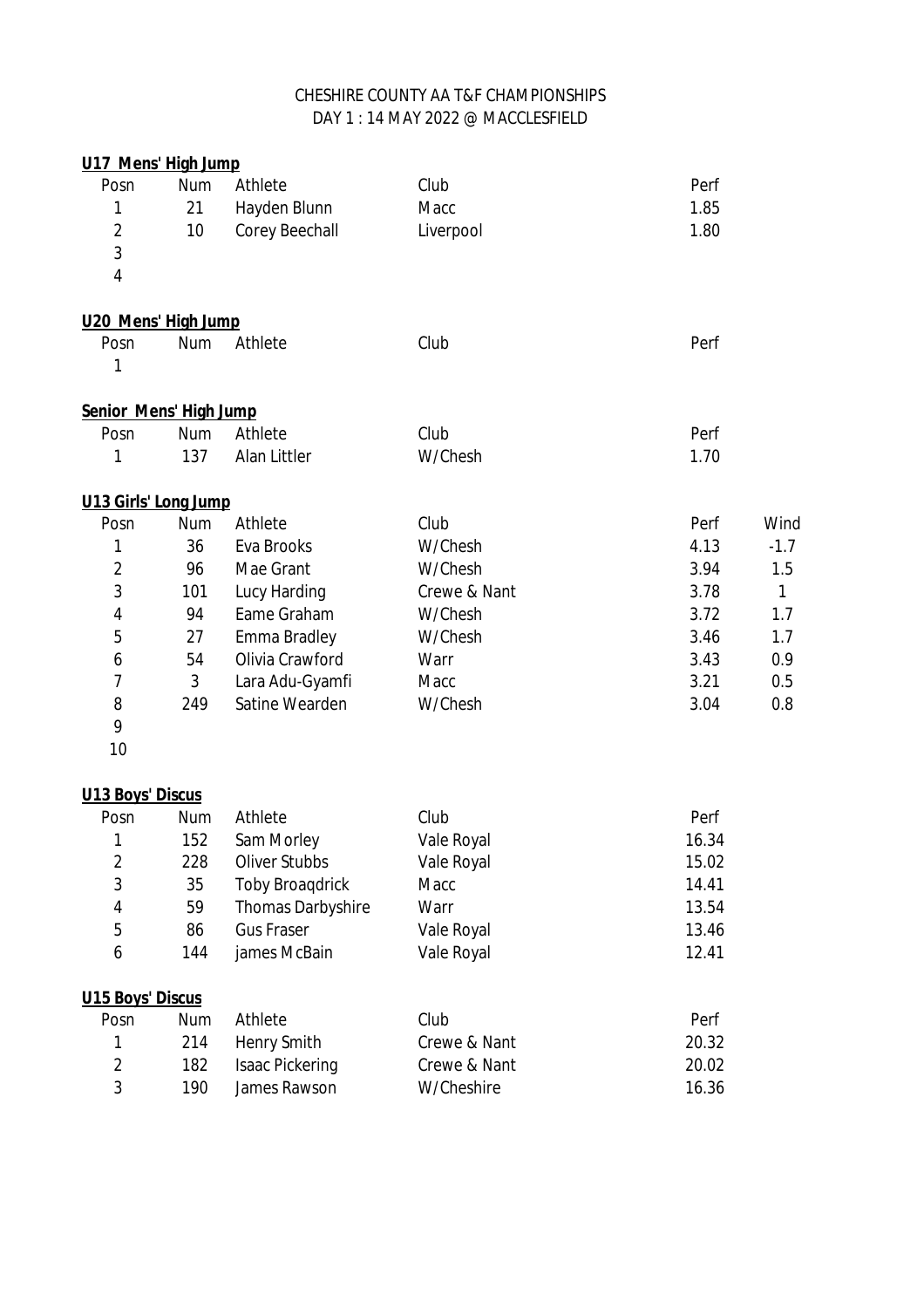# DAY 1 : 14 MAY 2022 @ MACCLESFIELD CHESHIRE COUNTY AA T&F CHAMPIONSHIPS

| U13 Boys' Long Jump          |            |                             |                     |       |        |
|------------------------------|------------|-----------------------------|---------------------|-------|--------|
| Posn                         | <b>Num</b> | Athlete                     | Club                | Perf  | Wind   |
| 1                            | 130        | <b>Tristan Lamprecht</b>    | Macc                | 4.18  | 0.8    |
| $\overline{2}$               | 35         | <b>Toby Broadrick</b>       | Macc                | 3.91  | $-1.1$ |
| 3                            | 117        | <b>Ben Jeffs</b>            | Crewe & Nant        | 3.55  | 0.7    |
| 4                            | 121        | Joshua Jones                | Macc                | 3.49  | $-1.5$ |
| 5                            | 228        | <b>Oliver Stubbs</b>        | Vale Royal          | 3.30  | 0      |
| 6                            | 147        | <b>Alexander McLaren</b>    | Macc                | 3.25  | 0      |
| $\overline{7}$               | 144        | James McBain                | Vale Royal          | 3.05  | 0      |
| 8                            |            |                             |                     |       |        |
| 9                            |            |                             |                     |       |        |
| <b>U13 Girls' Discus</b>     |            |                             |                     |       |        |
| Posn                         | <b>Num</b> | Athlete                     | Club                | Perf  |        |
| 1                            | 249        | Satine Wearden              | W/Chesh             | 20.41 |        |
| $\overline{2}$               | 1          | Abigail Adelani             | Warr                | 17.01 |        |
| 3                            | 264        | <b>Heidi Woods</b>          | Crewe & Nant        | 13.69 |        |
| 4                            | 54         | Olivia Crawford             | Warr                | 10.45 |        |
| <b>U15 Girls' Discus</b>     |            |                             |                     |       |        |
| Posn                         | <b>Num</b> | Athlete                     | Club                | Perf  |        |
| 1                            | 224        | Kara Stoll                  | W/Chesh             | 19.42 |        |
| $\overline{2}$               | 48         | Natasha Cobb                | W/Chesh             | !6.32 |        |
| U17 Womens' High Jump        |            |                             |                     |       |        |
| Posn                         | <b>Num</b> | Athlete                     | Club                | Perf  |        |
| 1                            | 192        | Seren Redfearn              | Sale                | 1.50  |        |
| U20 Womens' High Jump        |            |                             |                     |       |        |
| Posn                         | <b>Num</b> | Athlete                     | Club                | Perf  |        |
| 1                            | 87         | <b>Ellise Fryer-Francis</b> | Sale                | 1.64  |        |
| Senior Womens' High Jump     |            |                             |                     |       |        |
| Posn                         | <b>Num</b> | Athlete                     | Club                | Perf  |        |
| 1                            | 83         | Emma Fowler                 | Crewe & Nant        | 1.40  |        |
| <b>U17 Womens' Discus</b>    |            |                             |                     |       |        |
| Posn                         | <b>Num</b> | Athlete                     | Club                | Perf  |        |
| 1                            | 30         | <b>Charlotte Braka</b>      | Lonely Goat Running | 36.51 |        |
| $\overline{2}$               | 232        | <b>Helen Tenner</b>         | W/Chesh             | 20.79 |        |
| <b>Senior Womens' Discus</b> |            |                             |                     |       |        |
| Posn                         | <b>Num</b> | Athlete                     | Club                | Perf  |        |
| 1                            | 93         | Nikki Gore                  | W/Chesh             | 30.49 |        |
| $\overline{2}$               | 53         | Samira Cox                  | Macc                | 27.23 |        |
| 3                            | 237        | Wendy valentine             | Crewe & Nant        | 19.18 |        |
| 4                            | 225        | <b>Sharon Stoll</b>         | W/Chesh             | 15.38 |        |

CHESHIRE COUNTY AA T&F CHAMPIONSHIPS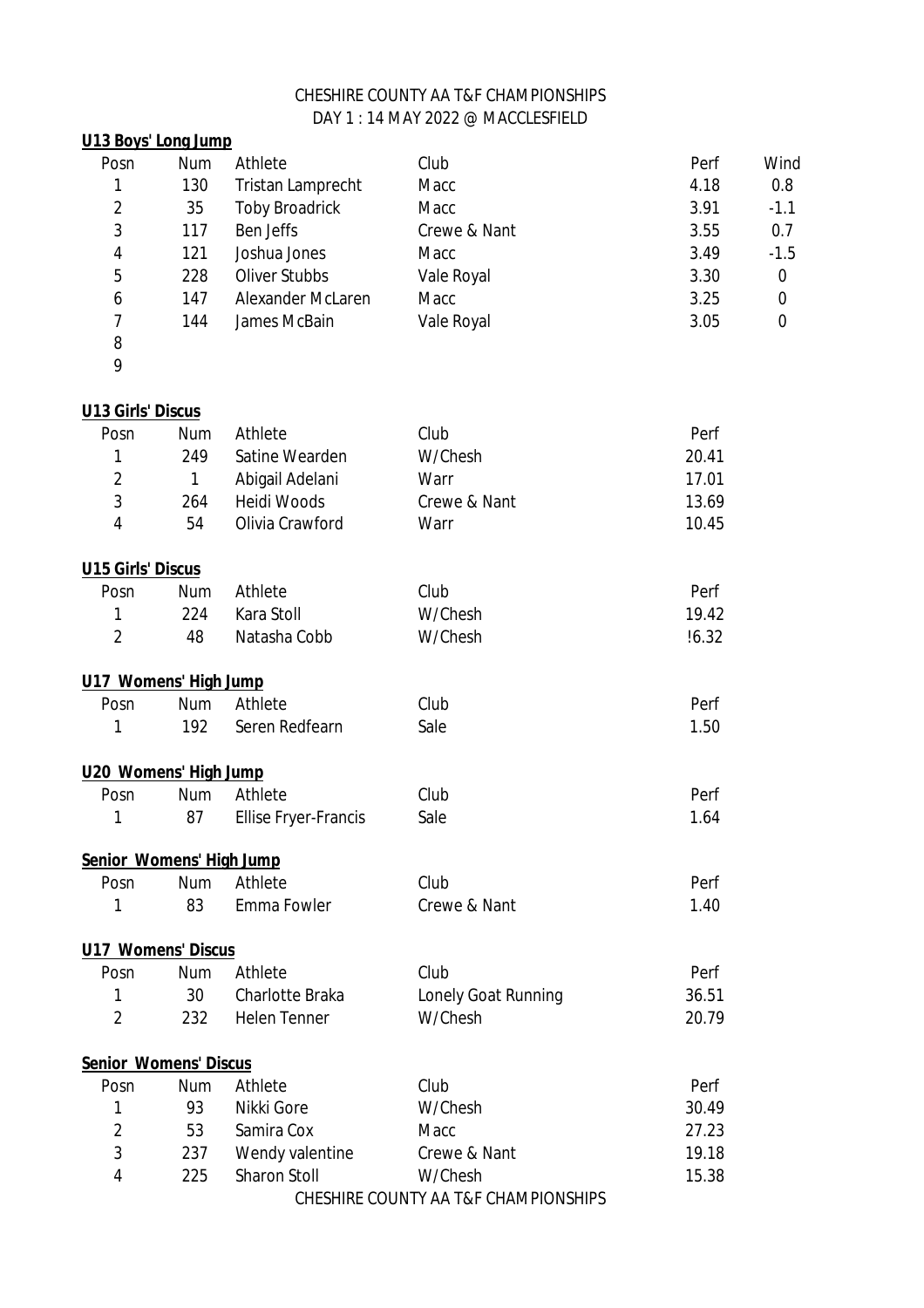### DAY 1 : 14 MAY 2022 @ MACCLESFIELD

| U15 Girls' Long Jump    |            |                           |                      |       |             |
|-------------------------|------------|---------------------------|----------------------|-------|-------------|
| Posn                    | Num        | Athlete                   | Club                 | Perf  | Wind        |
| 1                       | 142        | <b>Chloe Mason</b>        | Crewe & Nant         | 4.44  | $-1.1$      |
| $\overline{\mathbf{c}}$ | 6          | <b>Teresa Arvidson</b>    | W/Chesh              | 4.28  | $-1.3$      |
| 3                       | 23         | <b>Holly Bosworth</b>     | W/Chesh              | 4.20  | $-1.6$      |
| 4                       | 162        | Mia O'Donnell             | Crewe & Nant         | 4.13  | $-1.4$      |
| 5                       | 265        | <b>Isabella Woods</b>     | Crewe & Nant         | 4.07  | $\mathbf 0$ |
| 6                       | 177        | <b>Elizabeth Pendrill</b> | Macc                 | 3.91  | 1.1         |
| 7                       | 5          | <b>Ursula Archer</b>      | W/Chesh              | 3.77  | $-1.2$      |
| 8                       | 239        | <b>Bella Varley</b>       | Crewe & Nant         | 3.64  | $\mathbf 0$ |
| 9                       | 193        | <b>Efa Rees</b>           | Warr                 | 3.44  | 1.9         |
| 10                      | 123        | Lois Jones-Hamilton       | Crewe & Nant         | 3.39  | $-1.1$      |
| 11                      | 258        | Lola-Mae Wilkins          | Crewe & Nant         | 3.34  | $-1.6$      |
| 12                      | 42         | Elisha Carter             | Crewe & Nant         | 3.25  | 2.2         |
| <b>U17 Mens' Discus</b> |            |                           |                      |       |             |
| Posn                    | Num        | Athlete                   | Club                 | Perf  |             |
| 1                       | 21         | Hayden Blunn              | <b>Macc</b>          | 35.59 |             |
| $\overline{2}$          | 41         | <b>Alfie Carter</b>       | Crewe & Nant         | 26.47 |             |
| 3                       | 238        | <b>Archie Varley</b>      | Crewe & Nant         | 25.46 |             |
| 4                       | 271        | Finnan Ikin               | Warr                 | 24.39 |             |
| 5                       |            |                           |                      |       |             |
| Senior Mens' Discus     |            |                           |                      |       |             |
| Posn                    | Num        | Athlete                   | Club                 | Perf  |             |
| 1                       | 124        | Jordan Kelly              | <b>Liverpool Pem</b> | 37.47 |             |
| $\overline{2}$          | 184        | <b>Ashley Pritchard</b>   | Macc                 | 34.81 |             |
| 3                       | 61         | Carl Davidson-Wright      | Warr                 | 29.81 |             |
| $\overline{\mathbf{r}}$ | 146        | David McKay               | W/Chesh              | 27.73 |             |
| 5                       | 80         | <b>Chris Fance</b>        | Warr                 | 14.60 |             |
| U15 Boys' Long Jump     |            |                           |                      |       |             |
| Posn                    | <b>Num</b> | Athlete                   | Club                 | Perf  | Wind        |
| 1                       | 115        | <b>Isaac Inwood</b>       | Macc                 | 5.42  | 0.2         |
| $\overline{2}$          | 214        | <b>Henry Smith</b>        | Crewe & Nant         | 4.60  | 0.2         |
| 3                       | 67         | <b>Jared Dickinson</b>    | <b>Macc</b>          | 4.38  | 0           |
| 4                       | 182        | <b>Isaac Pickering</b>    | Crewe & Nant         | 4.29  | 0.9         |
| 5                       | 211        | <b>Stan Slater</b>        | Macc                 | 3.84  | 0.2         |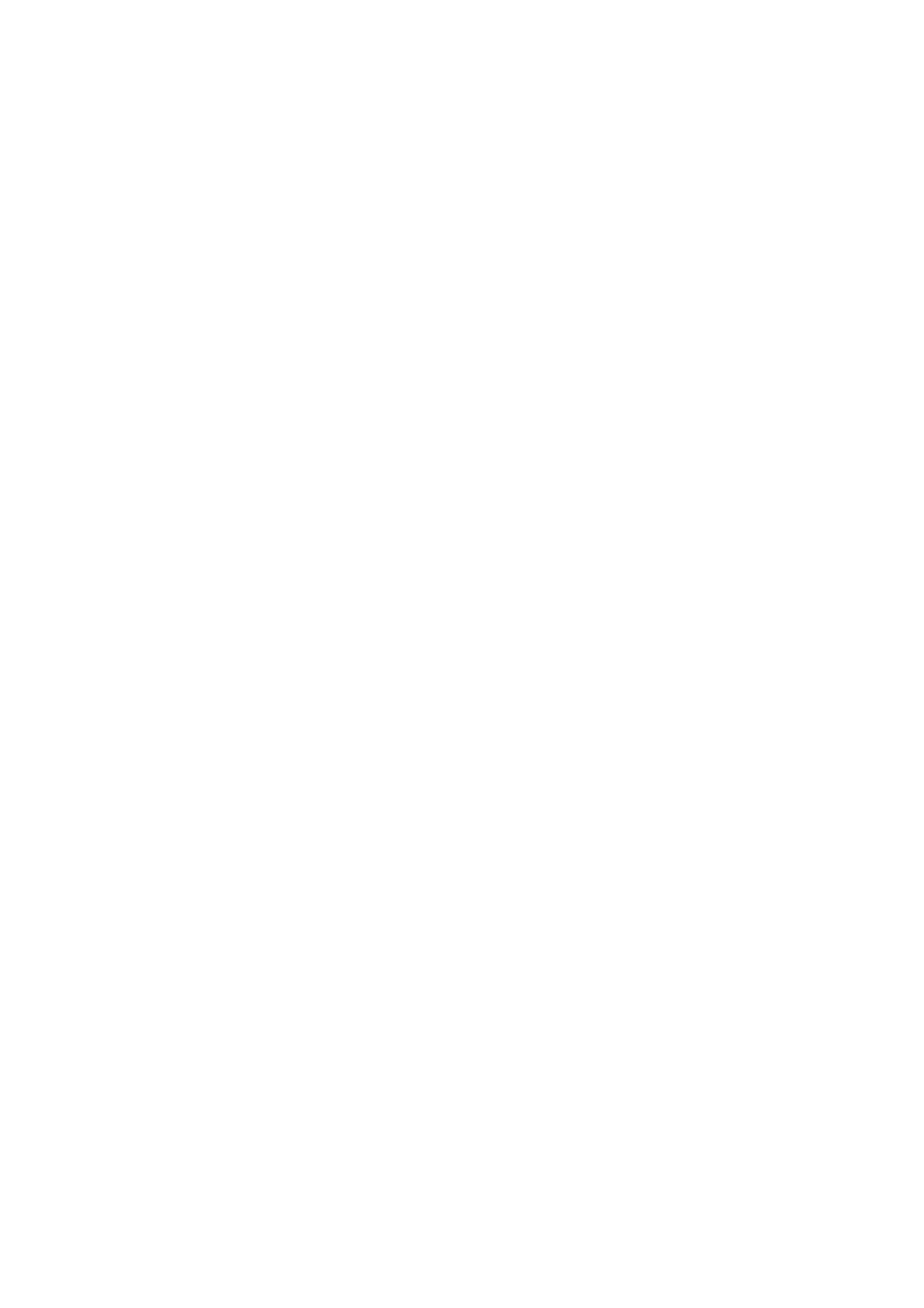| U13 Girls' 150m - Final  |            |                       |              |         |      |
|--------------------------|------------|-----------------------|--------------|---------|------|
| Posn                     | <b>Num</b> | Athlete               | Club         | Perf    | Wind |
| 1                        | 54         | Olivia Crawford       | Warr         | 21.48   | 1.9  |
| $\overline{2}$           | 1          | Abigail Adelani       | Warr         | 22.09   |      |
| 3                        | 112        | <b>Freya Howells</b>  | Crewe & Nant | 22.37   |      |
| 4                        | 101        | <b>Lucy Harding</b>   | Crewe & Nant | 22.59   |      |
| 5                        | 264        | <b>Heidi Woods</b>    | Crewe & Nant | 22.87   |      |
| 6                        | 27         | <b>Emma Bradley</b>   | W/Chesh      | 23.06   |      |
| $\overline{7}$           | 259        | <b>Ruby Wilkins</b>   | Crewe & Nant | 23.62   |      |
| 8                        |            |                       |              |         |      |
| U13 Girls' 150m - Heat 2 |            |                       |              |         |      |
| Posn                     | <b>Num</b> | Athlete               | Club         | Perf    | Wind |
| 1                        |            |                       |              |         |      |
| $\overline{2}$           |            |                       |              |         |      |
| $\overline{3}$           |            |                       |              |         |      |
| $\overline{\mathbf{r}}$  |            |                       |              |         |      |
| 5                        |            |                       |              |         |      |
| 6                        |            |                       |              |         |      |
| 7                        |            |                       |              |         |      |
| U13 Boys' 200m - Heat 1  |            |                       |              |         |      |
| Posn                     | <b>Num</b> | Athlete               | Club         | Perf    | Wind |
| 1                        | 152        | Sam Morley            | Vale Royal   | 28.99 Q | 3.4  |
| $\overline{2}$           | 97         | <b>Ollie Greening</b> | Vale Royal   | 30.58 Q |      |
| 3                        | 90         | <b>Dylan Gledhill</b> | W/Chesh      | 31.40 Q |      |
| $\overline{\mathbf{4}}$  | 194        | <b>Dominic Rhodes</b> | Macc         | 32.17q  |      |
| $\overline{5}$           |            |                       |              |         |      |
| 6                        |            |                       |              |         |      |
|                          |            |                       |              |         |      |

# **U13 Boys' 200m - Heat 2**

| Posn | <b>Num</b> | Athlete                  | Club       | Perf    | Wind |
|------|------------|--------------------------|------------|---------|------|
|      | 49         | Samuel Conkie            | Vale Royal | 28.57 Q | 0.4  |
| 2    | 59         | <b>Thomas Darbyshire</b> | Warr       | 29.56 Q |      |
| 3    | 13         | <b>Noah Bailey</b>       | Macc       | 30.84 Q |      |
| 4    | 205        | Samuel Savage            | Macc       | 32.60q  |      |
| 5    | 66         | Eric Dickinson           | Macc       | 34.76   |      |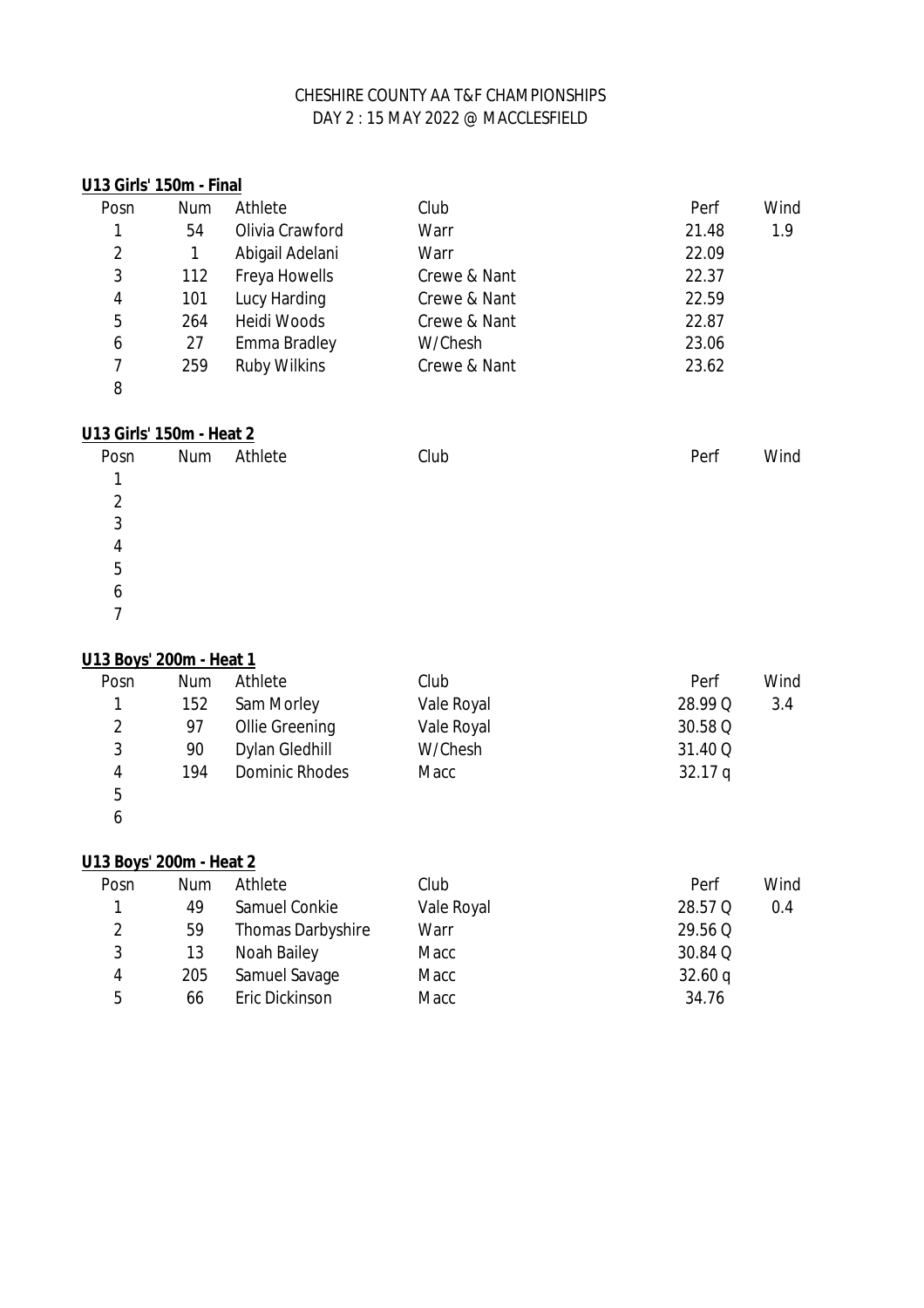### Posn Num Athlete Club Perf Wind 22 Fraya-Lea Boone Crewe & Nant 27.72 Q 4.4 74 Millie Egerton Macc 28.94 Q 178 Ella Pennington Warr 29.21 Q 5 Ursula Archer W/Chesh 29.74 q 70 Eliza Duffy Macc 30.41 123 Lois Jones-Hamilton Crewe & Nant 32.34 **U15 Girls' 200m - Heat 1**

#### **U15 Girls' 200m - Heat 2**

| Posn | <b>Num</b> | Athlete                   | Club         | Perf      | Wind |
|------|------------|---------------------------|--------------|-----------|------|
|      | 81         | Lara Fields               | W/Chesh      | 28.49 Q   | 3.2  |
| 2    | 142        | <b>Chloe Mason</b>        | Crewe & Nant | 28.79 Q   |      |
| 3    | 177        | <b>Elizabeth Pendrill</b> | Macc         | 29.09 Q   |      |
| 4    | 127        | Corinna Knuckey           | Macc         | $30.31$ q |      |
| 5    | 258        | Lola-Mae Wilkins          | Crewe & Nant | 31.06     |      |
|      |            |                           |              |           |      |

# **U 17 Mens' 200m - Final**

| Posn | <b>Num</b> | Athlete                            | Club         | Perf  | Wind |
|------|------------|------------------------------------|--------------|-------|------|
| 1    | 134        | Alex Leabetter                     | Sale         | 22.48 | 4.2  |
| 2    | 241        | <b>Callum Wain</b>                 | Macc         | 23.42 |      |
| 3    | 173        | Lewis Parsons                      | W/Chesh      | 23.60 |      |
| 4    | 202        | <b>Andrew Salmon</b>               | Crewe & Nant | 23.89 |      |
| 5    | 12         | <b>Robert Austin</b>               | W/Chesh      | 24.26 |      |
| 6    | 64         | Luca De Mendonca-Pereir Vale Royal |              | 25.03 |      |
|      | 65         | Tiago De Mendonca-Perei Vale Royal |              | 25.86 |      |
|      |            |                                    |              |       |      |

#### **U 17 Mens' 200m - Heat 2**

| Posn                     | Num Athlete | Club | Perf | Wind |
|--------------------------|-------------|------|------|------|
| $\blacksquare$ 1         |             |      |      |      |
| $\overline{\phantom{a}}$ |             |      |      |      |

### **U 17 Mens' 3000m - Final**

| Posn | Num  | Athlete           | Club       | Perf    |
|------|------|-------------------|------------|---------|
|      | 169. | Luke Parker       | W/Chesh    | 9.52.88 |
| 2    |      | 231 Thomas Taylor | Vale Royal | 9.54 13 |
| - 3  |      |                   |            |         |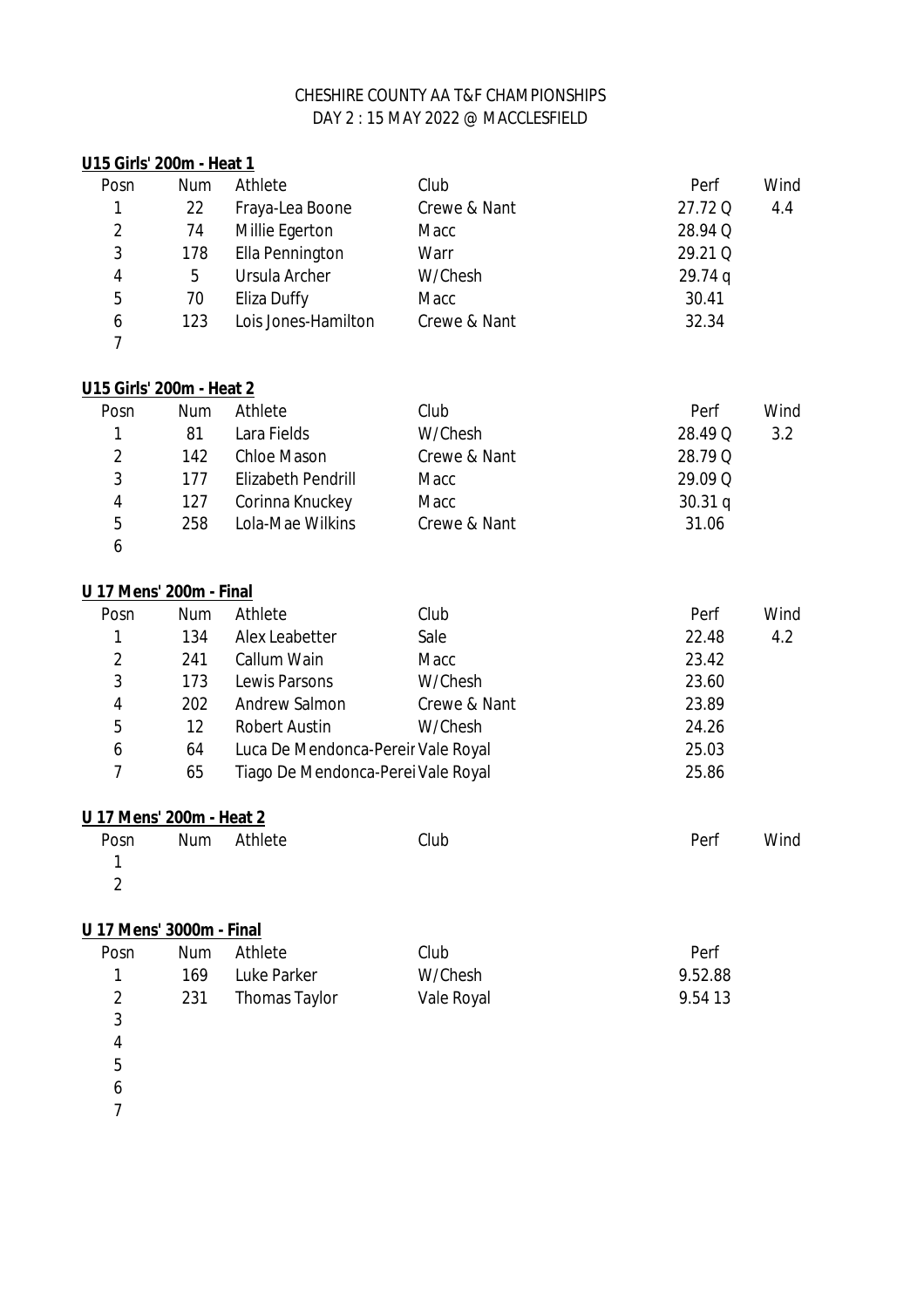| U 20 Mens' 3000m - Final   |                |                              |                                |          |      |
|----------------------------|----------------|------------------------------|--------------------------------|----------|------|
| Posn                       | <b>Num</b>     | Athlete                      | Club                           | Perf     |      |
| 1                          |                |                              |                                |          |      |
| $\overline{2}$             |                |                              |                                |          |      |
| Senior Mens' 3000m - Final |                |                              |                                |          |      |
| Posn                       | <b>Num</b>     | Athlete                      | Club                           | Perf     |      |
| 1                          | 217            | <b>Matthew Smith</b>         | <b>South Cheshire Harriers</b> | 11.09.37 |      |
| $\overline{2}$             | 89             | David Gill                   | Warr                           | 12.01.95 |      |
| U17 Women's 3000m - Final  |                |                              |                                |          |      |
| Posn                       | <b>Num</b>     | Athlete                      | Club                           | Perf     |      |
| 1                          | 215            | <b>Hope Smith</b>            | Vale Royal                     | 10.34.41 |      |
| U20 Women's 3000m - Final  |                |                              |                                |          |      |
| Posn                       | <b>Num</b>     | Athlete                      | Club                           | Perf     |      |
| 1                          |                |                              |                                |          |      |
| $\overline{2}$             |                |                              |                                |          |      |
|                            |                | Senior Women's 3000m - Final |                                |          |      |
| Posn                       | <b>Num</b>     | Athlete                      | Club                           | Perf     |      |
| 1                          | 172            | <b>Carol Parsons</b>         | <b>Cheshire Dragons</b>        | 10.36.88 |      |
| 2                          | 108            | <b>Helen Harrington</b>      | <b>Cheshire Dragons</b>        | 11.26.84 |      |
| 3                          | 116            | <b>Claire Irons</b>          | Blackpool                      | 16.46.56 |      |
| 4                          |                |                              |                                |          |      |
| U15 Boys' 200m - Final     |                |                              |                                |          |      |
| Posn                       | <b>Num</b>     | Athlete                      | Club                           | Perf     | Wind |
| 1                          | $\overline{2}$ | Caleb Adelani                | Warr                           | 24.78    | 2.8  |
| $\overline{\mathbf{c}}$    | 34             | Samuel Brightwell            | Crewe & Nant                   | 27.95    |      |
| 3                          | 211            | <b>Stan Slater</b>           | Macc                           | 28.14    |      |
| 4                          | 67             | Jared dickinson              | Macc                           | 28.78    |      |
| 5                          |                |                              |                                |          |      |
| 6                          |                |                              |                                |          |      |
| 7                          |                |                              |                                |          |      |
| 8                          |                |                              |                                |          |      |
| U17 Women's 200m - Final   |                |                              |                                |          |      |
| Posn                       | <b>Num</b>     | Athlete                      | Club                           | Perf     | Wind |
| 1                          | 110            | <b>Emma Holmes</b>           | W/Chesh                        | 25.98    | 0    |
| $\overline{2}$             | 203            | <b>Lucy Salter</b>           | Stockport                      | 26.35    |      |
| 3                          | 219            | Yasmin Smith                 | W/Chesh                        | 26.84    |      |
| 4                          | 218            | <b>Ruby Smith</b>            | Warr                           | 31.39    |      |
| 5                          | 114            | Sunday Ibbotson              | Crewe & Nant                   | 36.60    |      |
| 6                          |                |                              |                                |          |      |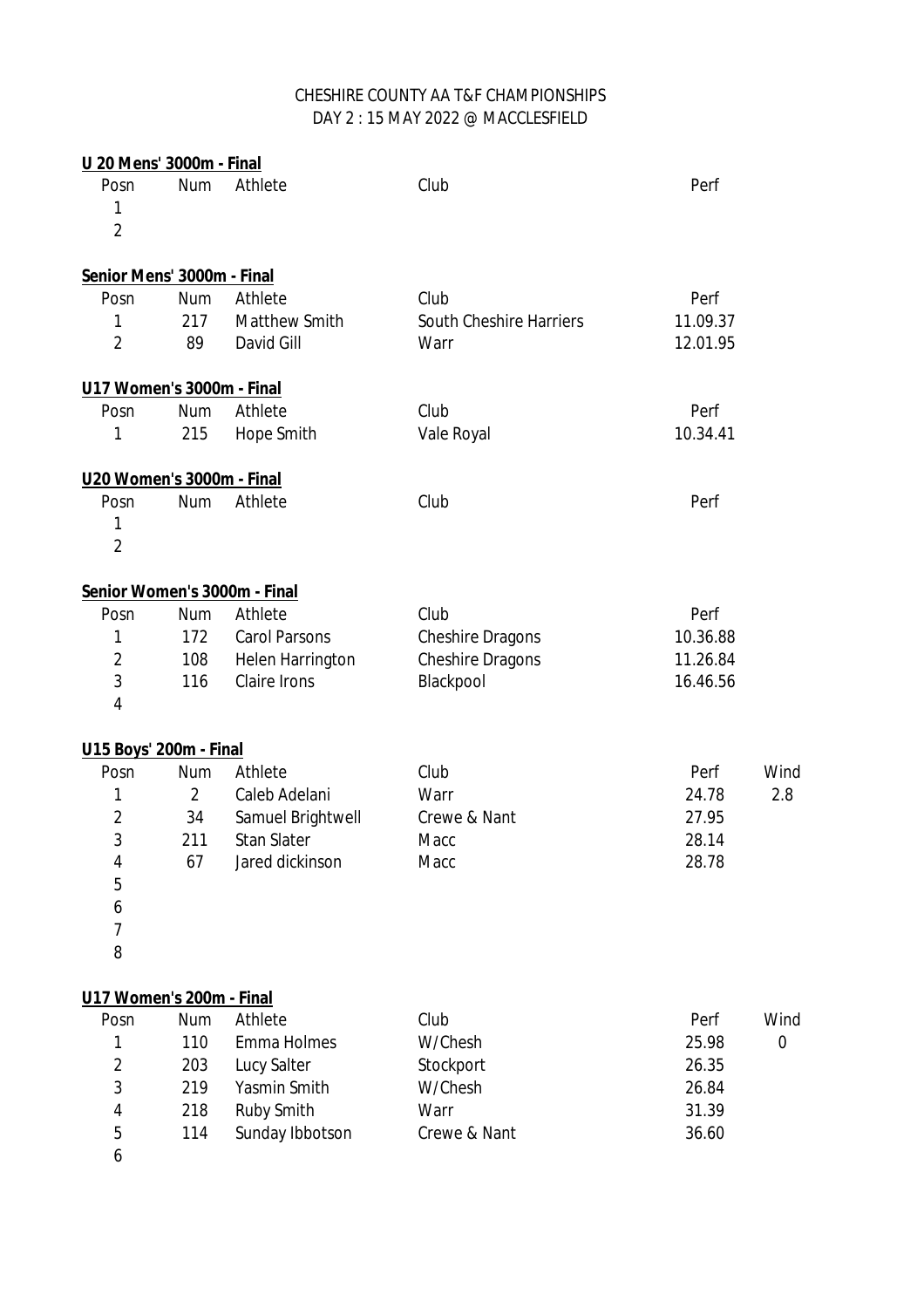| U20 Women's 200m - Final  |            |                           |                 |       |      |
|---------------------------|------------|---------------------------|-----------------|-------|------|
| Posn                      | <b>Num</b> | Athlete                   | Club            | Perf  | Wind |
| 1                         | 188        | Imogen Pughe              | W/Chesh         | 26.79 | 1.6  |
| $\overline{2}$            | 200        | Sophia Rowlinson          | Warr            | 28.31 |      |
| 3                         |            |                           |                 |       |      |
| U20 Men's 200m - Final    |            |                           |                 |       |      |
| Posn                      | <b>Num</b> | Athlete                   | Club            | Perf  | Wind |
| 1                         | 29         | <b>Albert Bradshaw</b>    | Macc            | 22.24 | 2.1  |
| $\overline{2}$            | 56         | Theo Danquah              | Sale            | 22.47 |      |
| $\mathbf{3}$              | 240        | Benjamin Verbickas        | Crewe & Nant    | 22.68 |      |
| 4                         |            |                           |                 |       |      |
| Senior Men's 200m - Final |            |                           |                 |       |      |
| Posn                      | <b>Num</b> | Athlete                   | Club            | Perf  | Wind |
| 1                         | 45         | <b>Liam Clowes</b>        | Crewe & Nant    | 22.02 | 2.1  |
| $\overline{2}$            | 25         | Dominic Bradley           | Crewe & Nant    | 22.81 |      |
| 3                         | 82         | <b>Jack Forster</b>       | Vale Royal      | 23.11 |      |
| 4                         | 17         | <b>Adam Bellis</b>        | <b>Trafford</b> | 23.58 |      |
| 5                         | 40         | <b>Steven Callister</b>   | Sale            | 24.09 |      |
| 6                         |            |                           |                 |       |      |
| 7                         |            |                           |                 |       |      |
| U13 Boys' 200m - Final    |            |                           |                 |       |      |
| Posn                      | <b>Num</b> | Athlete                   | Club            | Perf  | Wind |
| 1                         | 49         | <b>Samuel Conkie</b>      | Vale Royal      | 28.28 | 3.2  |
| $\overline{2}$            | 59         | <b>Thomas Darbyshire</b>  | Warr            | 29.01 |      |
| 3                         | 152        | Sam Morley                | Vale Royal      | 29.49 |      |
| 4                         | 13         | <b>Noah Bailey</b>        | Macc            | 29.96 |      |
| 5                         | 97         | <b>Ollie Greening</b>     | Vale Royal      | 32.02 |      |
| 6                         | 90         | <b>Dylan Gledhill</b>     | W/Chesh         | 32.40 |      |
| 7                         | 205        | Samuel Savage             | Macc            | 32.71 |      |
| 8                         | 194        | <b>Dominic Rhodes</b>     | Macc            | 32.74 |      |
| U15 Girls' 200m - Final   |            |                           |                 |       |      |
| Posn                      | <b>Num</b> | Athlete                   | Club            | Perf  | Wind |
| 1                         | 22         | Fraya-Lea Boone           | Crewe & Nant    | 27.28 | 3.4  |
| $\overline{2}$            | 81         | Lara Fields               | W/Chesh         | 28.33 |      |
| 3                         | 142        | <b>Chloe Mason</b>        | Crewe & Nant    | 28.43 |      |
| 4                         | 74         | Millie Egerton            | Macc            | 29.03 |      |
| 5                         | 178        | <b>Ella Pennington</b>    | Warr            | 29.27 |      |
| 6                         | 177        | <b>Elizabeth Pendrill</b> | Macc            | 29.65 |      |
| 7                         | 127        | Corinna Knuckey           | Macc            | 29.88 |      |
| 8                         | 5          | Ursula Archer             | W/Chesh         | 30.15 |      |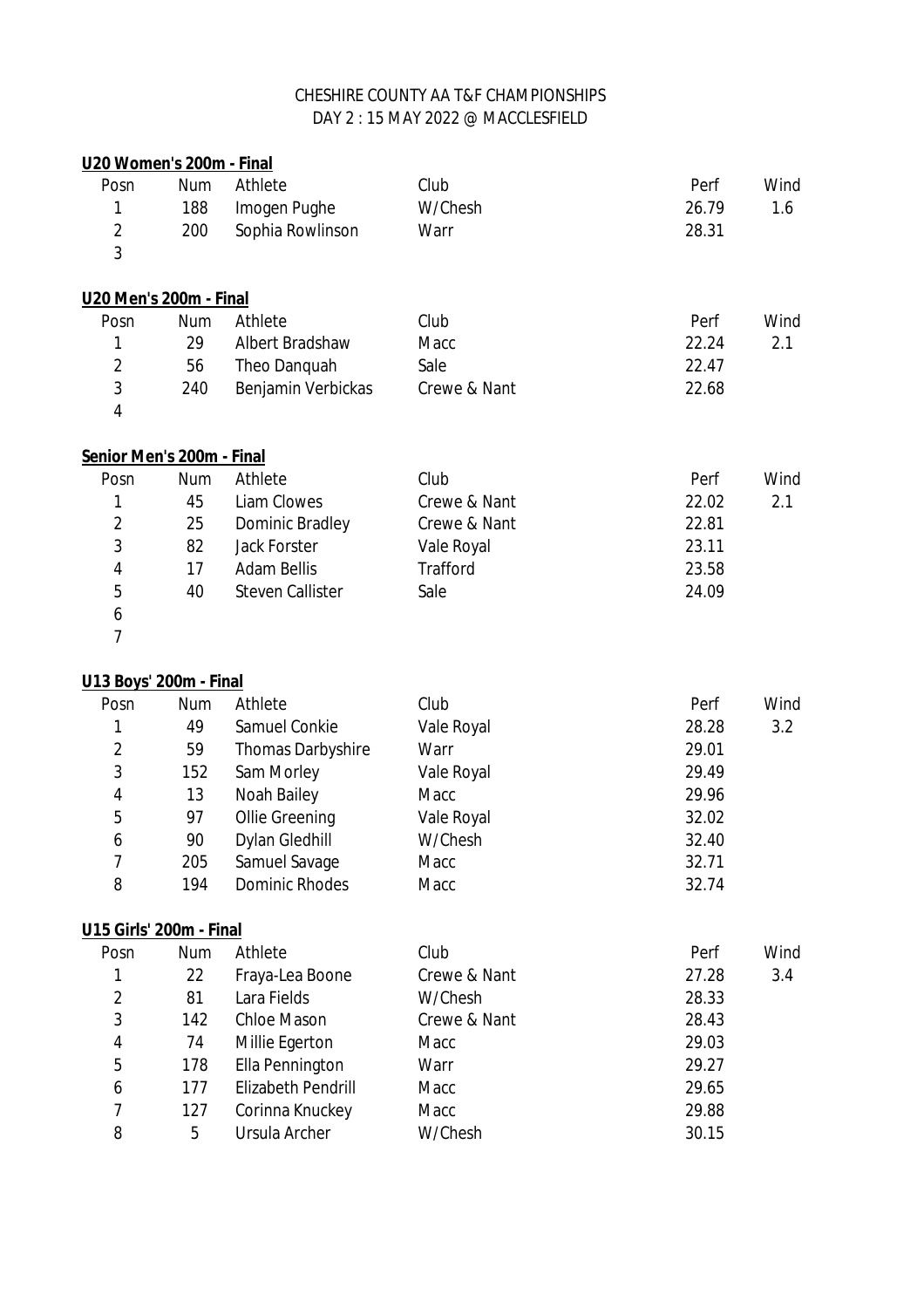# DAY 2 : 15 MAY 2022 @ MACCLESFIELD CHESHIRE COUNTY AA T&F CHAMPIONSHIPS

| <b>U17 Men's 200m - Final</b> |            |                               |                  |          |      |
|-------------------------------|------------|-------------------------------|------------------|----------|------|
| Posn                          | <b>Num</b> | Athlete                       | Club             | Perf     | Wind |
| 1                             |            |                               |                  |          |      |
| $\overline{2}$                |            |                               |                  |          |      |
| $\overline{3}$                |            |                               |                  |          |      |
| 4                             |            |                               |                  |          |      |
| 5                             |            |                               |                  |          |      |
| 6                             |            |                               |                  |          |      |
| $\overline{7}$                |            |                               |                  |          |      |
| 8                             |            |                               |                  |          |      |
| U13 Girls' 150m - Final       |            |                               |                  |          |      |
| Posn                          | <b>Num</b> | Athlete                       | Club             | Perf     | Wind |
| 1                             |            |                               |                  |          |      |
| $\overline{2}$                |            |                               |                  |          |      |
| 3                             |            |                               |                  |          |      |
| 4                             |            |                               |                  |          |      |
| 5                             |            |                               |                  |          |      |
| 6                             |            |                               |                  |          |      |
| $\overline{7}$                |            |                               |                  |          |      |
| 8                             |            |                               |                  |          |      |
|                               |            | Senior Men's 3000m SC - Final |                  |          |      |
| Posn                          | Num        | Athlete                       | Club             | Perf     |      |
| 1                             | 84         | <b>Neil Fowler</b>            | Crewe & Nant     | 14.35.01 |      |
| $\overline{2}$                |            |                               |                  |          |      |
| U13 Girls' 70mH - Final       |            |                               |                  |          |      |
| Posn                          | Num        | Athlete                       | Club             | Perf     | Wind |
| 1                             | 54         | Olivia Crawford               | Warr             | 12.98    | 2.4  |
| $\overline{2}$                | 96         | Mae Grant                     | W/Chesh          | 13.40    |      |
| 3                             | 27         | Emma Bradley                  | W/Chesh          | 14.41    |      |
| 4                             |            |                               |                  |          |      |
| U 15 Girls' 75mH - Final      |            |                               |                  |          |      |
| Posn                          | <b>Num</b> | Athlete                       | Club             | Perf     | Wind |
| 1                             | 31         | Macy Brett                    | W/Chesh          | 11.76    | 3.2  |
| $\overline{\mathbf{c}}$       | 142        | <b>Chloe Mason</b>            | Crewe & Nantwich | 12.79    |      |
| 3                             | 162        | Mia O'Donnell                 | Crewe & Nantwich | 15.13    |      |
| 4                             |            |                               |                  |          |      |
|                               |            |                               |                  |          |      |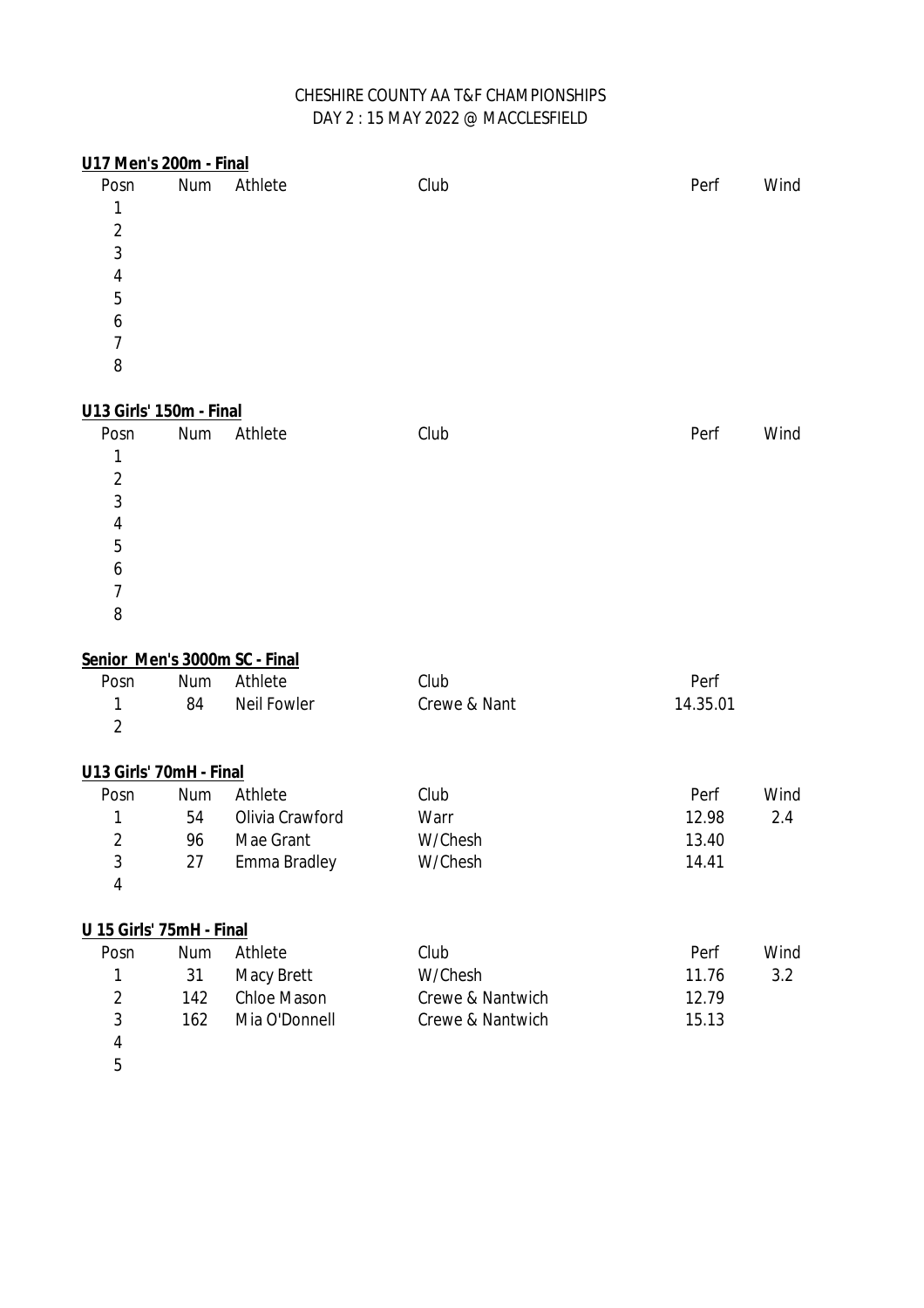| <u> U 13 Boys' 75mH - Final</u> |            |                              |                 |            |       |                |
|---------------------------------|------------|------------------------------|-----------------|------------|-------|----------------|
| Posn                            | <b>Num</b> | Athlete                      | Club            |            | Perf  | Wind           |
| 1                               | 130        | <b>Tristan Lamprecht</b>     | Macc            |            | 13.57 | 1.9            |
| $\overline{2}$                  | 59         | <b>Thomas Darbyshire</b>     | Warr            |            | 16.56 |                |
| $\overline{3}$                  | 205        | Samuel Savage                | Macc            |            | 16.91 |                |
| 4                               |            |                              |                 |            |       |                |
| 5                               |            |                              |                 |            |       |                |
| U 17 Women's 80mH - Final       |            |                              |                 |            |       |                |
| Posn                            | <b>Num</b> | Athlete                      | Club            |            | Perf  | Wind           |
| 1                               | 207        | <b>Evie Schofield</b>        | <b>Trafford</b> |            | 12.22 | 3.1            |
| $\overline{2}$                  | 192        | Seren Redfern                | Sale            |            | 12.39 |                |
| 3                               | 203        | <b>Lucy Salter</b>           | Stockport       |            | 12.67 |                |
| 4                               | 118        | <b>Holly Jeffs</b>           | Crewe & Nant    |            | 13.09 |                |
| 5                               |            |                              |                 |            |       |                |
| U15 Boys' 80mH - Final          |            |                              |                 |            |       |                |
| Posn                            | <b>Num</b> | Athlete                      | Club            |            | Perf  | Wind           |
| 1                               | 28         | <b>Reece Bradley</b>         | Crewe & Nant    |            | 12.39 | 1.7            |
| $\overline{2}$                  | 214        | <b>Henry Smith</b>           | Crewe & Nant    |            | 12.66 |                |
| 3                               | 159        | Liam O'Brien                 | sale            |            | 13.39 |                |
| 4                               | 182        | <b>Isaac Pickering</b>       | Crewe & Nant    |            | 15.16 |                |
| U 20 Women's 100mH - Final      |            |                              |                 |            |       |                |
| Posn                            | <b>Num</b> | Athlete                      | Club            |            | Perf  | Wind           |
| 1                               | 51         | Meg Corker                   | Liverpool       | <b>CBP</b> | 14.04 | 1.6            |
| $\overline{\mathbf{c}}$         | 68         | Georgia Donald               | Crewe & Nant    |            | 14.41 |                |
| 3                               | 87         | <b>Ellise Fryer-Francis</b>  | Sale            |            | 15.26 |                |
| 4                               | 122        | Stephanie Jones              | Sale            |            | 15.75 |                |
| 5                               | 99         | Lisa Halliday                | Warr            |            | 16.70 |                |
| 6                               |            |                              |                 |            |       |                |
|                                 |            | Senior Women's 100mH - Final |                 |            |       |                |
| Posn                            | <b>Num</b> | Athlete                      | Club            |            | Perf  | Wind           |
| 1                               | 257        | <b>Scarlett Whittaker</b>    | Sale            |            | 15.30 | 3              |
| $\overline{2}$                  | 83         | <b>Emma Fowler</b>           | Crewe & Nant    |            | 18.56 |                |
| U17 Men's 100mH - Final         |            |                              |                 |            |       |                |
| Posn                            | <b>Num</b> | Athlete                      | Club            |            | Perf  | Wind           |
| 1                               | 21         | Hayden Blunn                 | Macc            |            | 14.15 | $\overline{2}$ |
| $\overline{2}$                  | 16         | <b>Corey Beechall</b>        | Liverpool       |            | 14.43 |                |
| 3                               | 238        | <b>Archie Varley</b>         | Crewe & Nant    |            | 15.68 |                |
| U 20 Mens' 110mH - Final        |            |                              |                 |            |       |                |
| Posn                            | <b>Num</b> | Athlete                      | Club            |            | Perf  | Wind           |
| 1                               | 154        | David Naylor                 | Crewe & Nant    |            | 15.09 | 2.9            |
| $\overline{2}$                  | 26         | <b>Drew Bradley</b>          | Crewe & Nant    |            | 15.52 |                |
|                                 |            |                              |                 |            |       |                |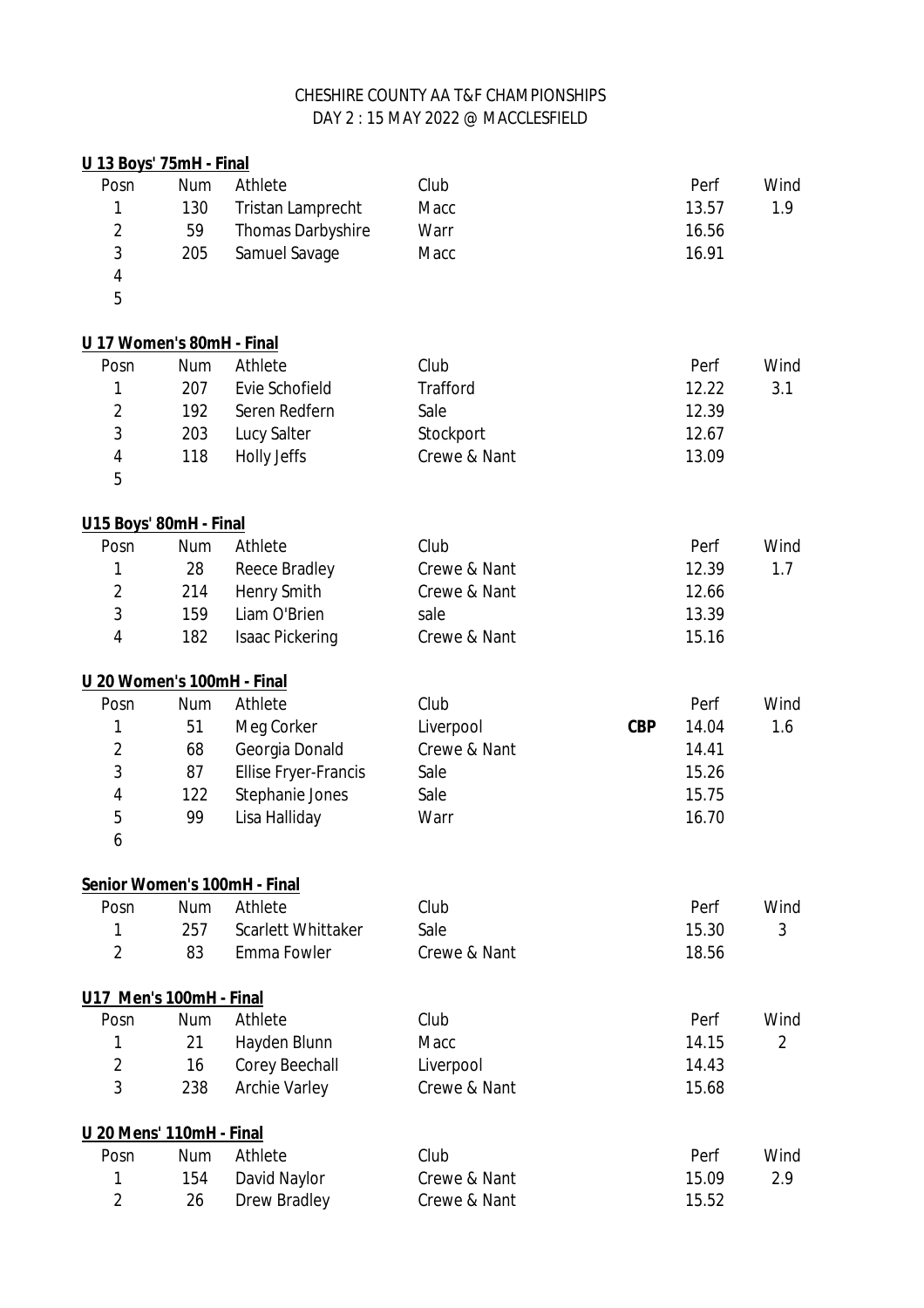### **U13 Boys' 800m - Final**

| Posn           | <b>Num</b> | Athlete               | Club       | Perf    |
|----------------|------------|-----------------------|------------|---------|
| 1              | 158        | <b>Daniel Oakes</b>   | Sale       | 2.19.81 |
| $\overline{2}$ | 49         | Samuel Conkie         | Vale Royal | 2.21.83 |
| 3              | 161        | George O'Donnell      | Macc       | 2.29.84 |
| 4              | 145        | <b>Isaac McGuffie</b> | Warr       | 2.31.65 |
| 5              | 86         | <b>Gus Fraser</b>     | Vale royal | 2.42.86 |
| 6              | 104        | Jake harrison         | Sale       | 2.43.56 |
| $\overline{7}$ | 97         | <b>Ollie Greening</b> | Vale Royal | 2.53.92 |
| 8              | 90         | <b>Dylan Gledhill</b> | W/Chesh    | 2.56.86 |
| 9              | 66         | Eric Dickinson        | Macc       | 2.58.49 |
|                |            |                       |            |         |

 

# **U13 Girls' 800m - Final**

| Posn           | <b>Num</b> | Athlete               | Club         | Perf    |
|----------------|------------|-----------------------|--------------|---------|
| 1              | 271        | Imogen Ward           | Vale Royal   | 2.26,72 |
| $\overline{2}$ | 189        | <b>Emila Pyper</b>    | W/Chesh      | 2.46.53 |
| 3              | 46         | <b>Lily Coates</b>    | Vale Royal   | 2.47.50 |
| 4              | 186        | Olivia Proudlove      | Vale Royal   | 2.52.46 |
| 5              | 96         | Mae Grant             | W/Chesh      | 2.57.48 |
| 6              | 112        | Freya Howells         | Crewe & Nant | 2.59.37 |
| 7              | 156        | <b>Annie Noone</b>    | Warr         | 3.04.32 |
| 8              | 160        | Eve O'Donnell         | Macc         | 3.08.84 |
| 9              | 44         | <b>Orlaith Clarke</b> | Warr         | 3.10.94 |
| 10             | 244        | <b>Holly Walker</b>   | Macc         | 3.17.39 |
| 11             |            |                       |              |         |

# **U15 Girls' 800m - Final**

| Posn           | <b>Num</b> | Athlete               | Club       | Perf    |
|----------------|------------|-----------------------|------------|---------|
| 1              | 181        | <b>Ruby Phillips</b>  | W/Chesh    | 2.20.37 |
| $\overline{2}$ | 107        | <b>Esme Heavey</b>    | Warr       | 2.25.80 |
| 3              | 38         | Zoe Broughton         | Vale Royal | 2.30.10 |
| 4              | 8          | Sarah Ashcroft        | Warr       | 2.30.77 |
| 5              | 230        | Gabriella Taylor      | Leigh      | 2.35.90 |
| 6              | 269        | <b>Sinead Gregory</b> | Warr       | 2.37.10 |
| 7              | 113        | <b>Hannah Hull</b>    | Warr       | 2.42.52 |
| 8              | 254        | Emma Whiston          | Warr       | 2.59.90 |
| 9              |            |                       |            |         |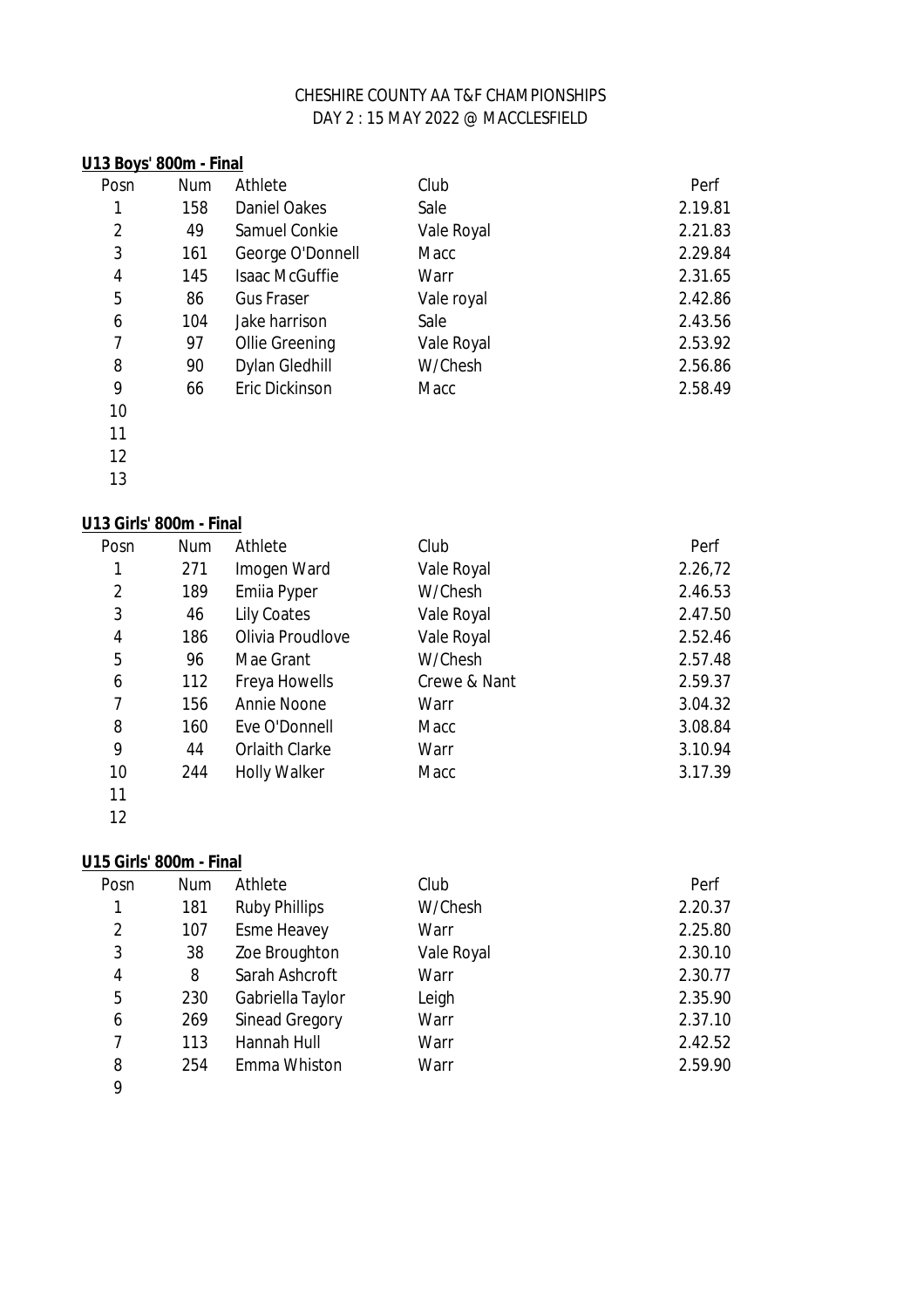| U15 Boys' 800m - Final      |            |                       |              |         |
|-----------------------------|------------|-----------------------|--------------|---------|
| Posn                        | Num        | Athlete               | Club         | Perf    |
| 1                           | 199        | <b>Jake Rowley</b>    | Macc         | 2.12.00 |
| $\overline{2}$              | 138        | <b>Alex MacNab</b>    | Vale Royal   | 2.13.37 |
| 3                           | 75         | <b>Arthur Elliott</b> | <b>Stoke</b> | 2.16.99 |
| 4                           | 4          | <b>Thomas Amaral</b>  | Leigh        | 2.22.64 |
| 5                           | 243        | <b>Daniel Walker</b>  | W/Chesh      | 2.25.49 |
| 6                           | 34         | Samuel Brightwell     | Crewe & Nant | 2.29.30 |
| $\overline{7}$              | 159        | Liam O'Brien          | Sale         | 2.35.35 |
| 8                           | 211        | <b>Stan Slater</b>    | Macc         | 2.36.85 |
| 9                           | 150        | <b>Evan Miller</b>    | W/Chesh      | 2.38.91 |
| U17 Women's 800m - Final    |            |                       |              |         |
| Posn                        | Num        | Athlete               | Club         | Perf    |
| 1                           | 131        | Jessica Lark          | W/Chesh      | 2.19.90 |
| $\overline{2}$              | 180        | <b>Aimee Phillips</b> | W/Chesh      | 2.22.03 |
| 3                           | 102        | Sophie Harding        | Vale Royal   | 2.24.25 |
| 4                           | 62         | <b>Lucy Davies</b>    | Warr         | 2.26.62 |
| 5                           | 196        | Isabella Rimmer       | W/Chesh      | 2.40.90 |
| U 20 Womens' 800m - Final   |            |                       |              |         |
| Posn                        | Num        | Athlete               | Club         | Perf    |
| $\mathbf{1}$                | 188        | Imogen Pughe          | W/Cheshire   | 2.23.49 |
| $\overline{2}$              | 272        | <b>Ellen Turnbull</b> | Warr         | 2.34.12 |
| 3                           | 9          | Joy Ashcroft-Carter   | Warr         | 2.43.34 |
| Senior Womens' 800m - Final |            |                       |              |         |
| Posn                        | <b>Num</b> | Athlete               | Club         | Perf    |
| 1                           | 14         | Olivia Baker          | Warr         | 2.29.85 |
| $\overline{2}$              |            |                       |              |         |
| U17 Men's 800m - Final      |            |                       |              |         |
| Posn                        | <b>Num</b> | Athlete               | Club         | Perf    |
| 1                           | 136        | Isaac Leydon          | Vale Royal   | 2.03.56 |
| $\overline{2}$              | 170        | Harry Parker-McLain   | Crewe & Nant | 2.04.33 |
| 3                           | 52         | <b>Thomas Corwood</b> | Vale Royal   | 2.10.39 |
| 4                           |            |                       |              |         |
| 5                           |            |                       |              |         |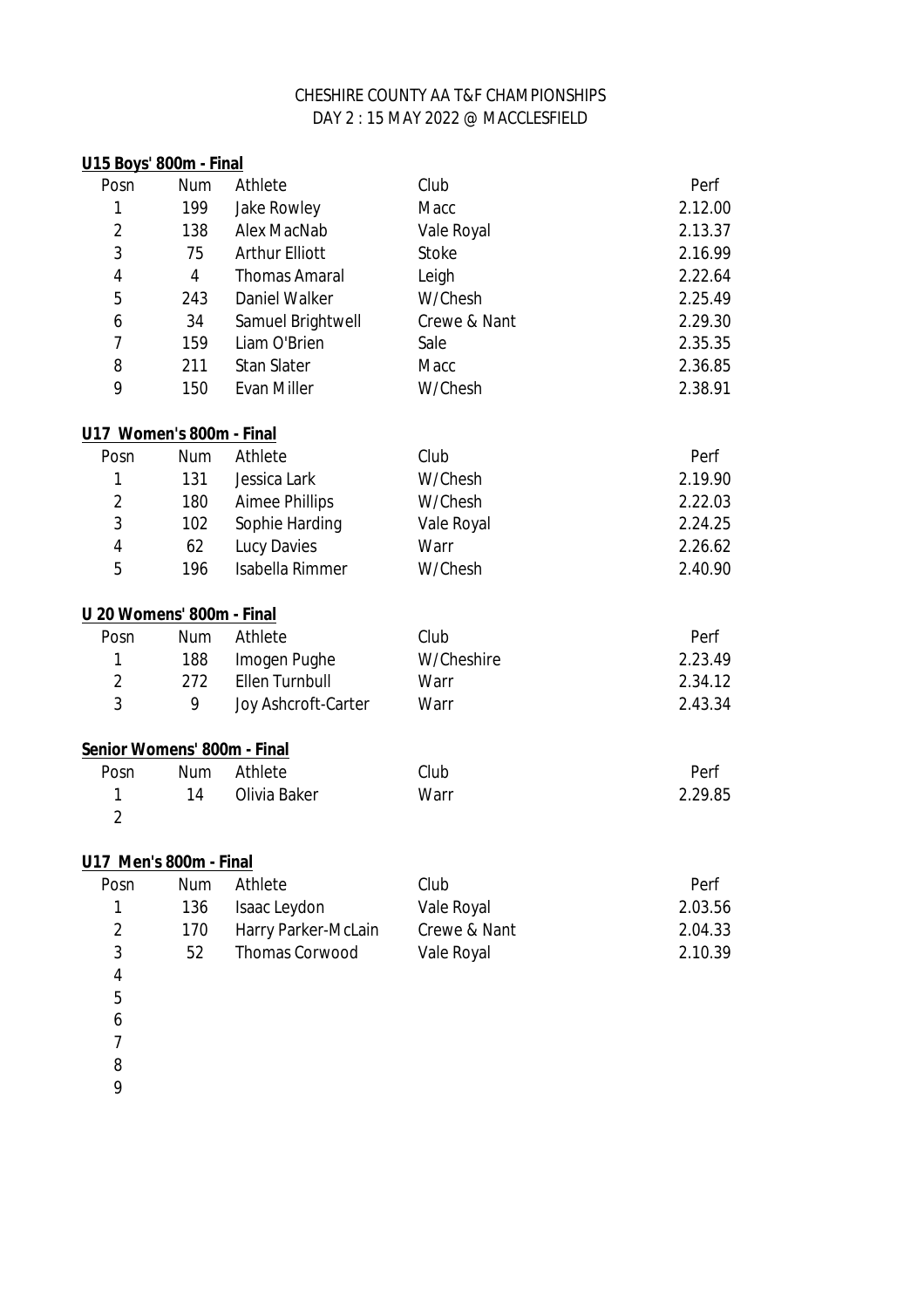### **U20 Men's 800m - Final**

| Posn | Num | Athlete             | Club    | Perf    |
|------|-----|---------------------|---------|---------|
|      |     | 139 Lawrence Manley | Macc    | 2.04.32 |
|      |     | 109 Sammy Hollins   | W/Chesh | 2.04.54 |
| ર    | 119 | Rohan Jensen        | Macc    | 2.05.56 |

# **Senior Men's 800m - Final**

| Posn | Num | Athlete |     | Club                  | Perf              |  |
|------|-----|---------|-----|-----------------------|-------------------|--|
|      |     |         | 250 | James Webster         | Liverpool 1.56.25 |  |
|      |     |         | 24  | <b>Finley Boulton</b> | Wrexham 2.02.99   |  |
|      |     |         |     |                       |                   |  |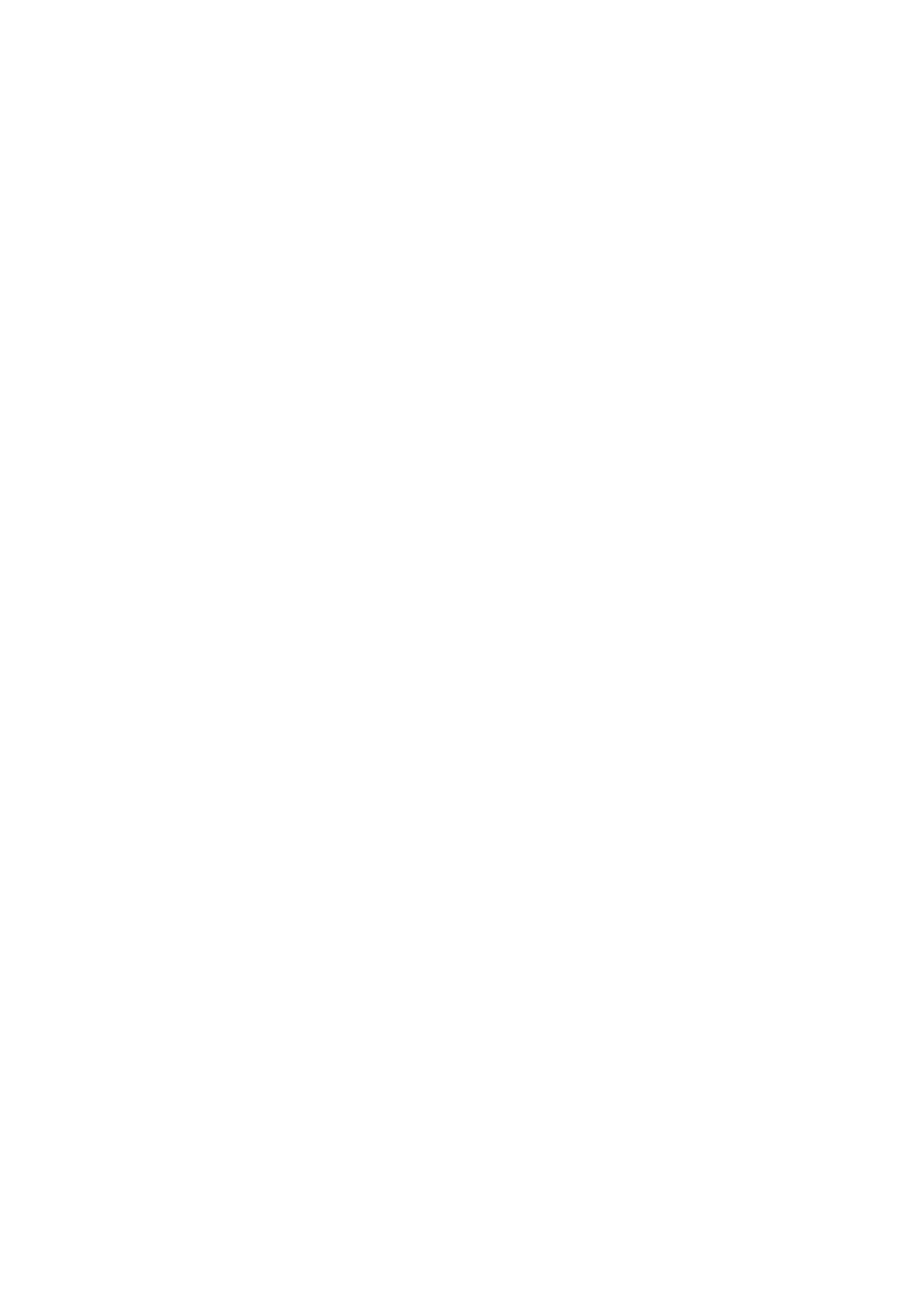| <b>U17 Women's Javelin</b> |            |                             |              |       |
|----------------------------|------------|-----------------------------|--------------|-------|
| Posn                       | <b>Num</b> | Athlete                     | Club         | Perf  |
| 1                          | 118        | <b>Holly Jeffs</b>          | Crewe & Nant | 15.01 |
| $\overline{2}$             | 192        | Seren Redfearn              | Sale         | 13.24 |
| 3                          | 114        | Sunday Ibbotson             | Crewe & Nant | 9.51  |
| 4                          |            |                             |              |       |
| U20 Women's Javelin        |            |                             |              |       |
| Posn                       | <b>Num</b> | Athlete                     | Club         | Perf  |
| $\mathbf{1}$               | 87         | <b>Ellise Fryer-Francis</b> | Sale         | 25,64 |
| $\overline{2}$             |            |                             |              |       |
| Senior Women's Javelin     |            |                             |              |       |
| Posn                       | Num        | Athlete                     | Club         | Perf  |
| $\mathbf{1}$               | 83         | Emma Fowler                 | Crewe & Nant | 28.24 |
| $\overline{2}$             | 257        | <b>Scarlett Whittaker</b>   | Sale         | 23.9  |
| 3                          | 53         | Samira Cox                  | Macc         | 19.43 |
| U20 Women's Pole Vault     |            |                             |              |       |
| Posn                       | <b>Num</b> | Athlete                     | Club         | Perf  |
| 1                          |            |                             |              |       |
| U15 Boys' Pole Vault       |            |                             |              |       |
| Posn                       | <b>Num</b> | Athlete                     | Club         | Perf  |
| 1                          | 214        | <b>Henry Smith</b>          | Crewe & Nant | 1.80  |
| U17 Men's Pole Vault       |            |                             |              |       |
| Posn                       | <b>Num</b> | Athlete                     | Club         | Perf  |
| 1                          | 21         | Hayden Blunn                | Macc         | 2.90  |
| $\overline{2}$             | 238        | <b>Archie Varley</b>        | Crewe & Nant | 2.70  |
| 3                          | 41         | <b>Alfie Carter</b>         | Crewe & Nant | 2.30  |
| 4                          | 271        | Finnan Ikin                 | Crewe & Nant | 2.00  |
| 5                          |            |                             |              |       |
| U20 Men's Pole Vault       |            |                             |              |       |
| Posn                       | <b>Num</b> | Athlete                     | Club         | Perf  |
| 1                          |            |                             |              |       |
| U13 Boys' High Jump        |            |                             |              |       |
| Posn                       | <b>Num</b> | Athlete                     | Club         | Perf  |
| 1                          | 59         | <b>Thomas Darbyshire</b>    | Warr         | 1.25  |
| $\overline{2}$             | 158        | <b>Daniel Oakes</b>         | Sale         | 1.20  |
| 3                          | 228        | <b>Oliver Stubbs</b>        | Vale Royal   | 1.10  |
| 4                          |            |                             |              |       |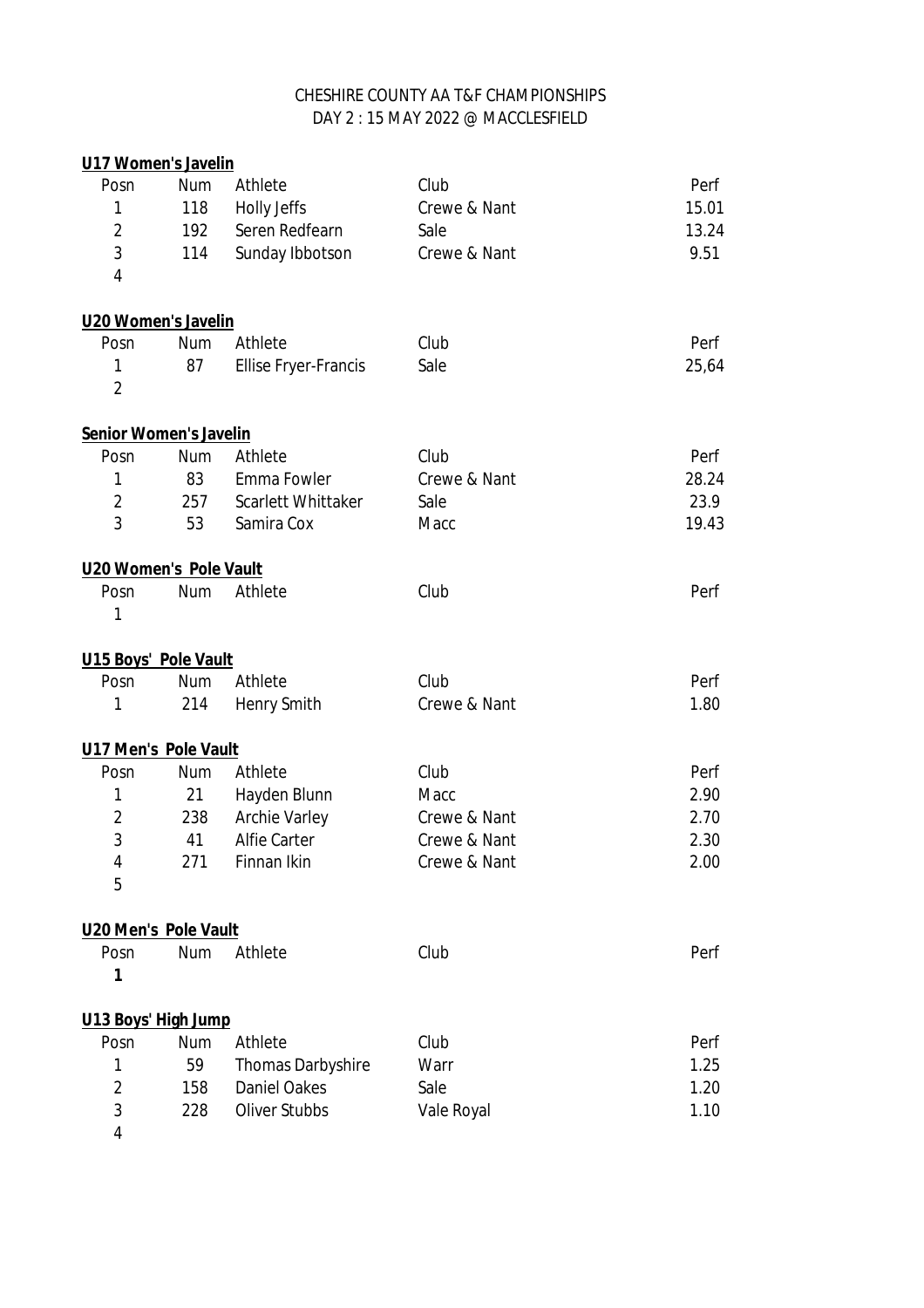| U15 Boys' High Jump           |            |                      |              |      |       |          |
|-------------------------------|------------|----------------------|--------------|------|-------|----------|
| Posn                          | <b>Num</b> | Athlete              | Club         |      | Perf  |          |
| 1                             |            |                      |              |      |       |          |
| U13 Girls' Javelin            |            |                      |              |      |       |          |
| Posn                          | <b>Num</b> | Athlete              | Club         |      | Perf  |          |
| 1                             | 189        | <b>Emilia Pyper</b>  | W/Chesh      |      | 17.84 |          |
| $\overline{2}$                | 47         | <b>Madison Cobb</b>  | W/Chesh      |      | 17.42 |          |
| 3                             | 264        | Heidi Woods          | Crewe & Nant |      | 14.49 |          |
| 4                             | 101        | Lucy Harding         | Crewe & Nant |      | 14.00 |          |
| 5                             | 259        | <b>Ruby Wilkins</b>  | Crewe & Nant |      | 12.49 |          |
| 6                             | 234        | <b>Eva Tilley</b>    | Crewe & Nant |      | 9.43  |          |
| <b>U15 Girls' Javelin</b>     |            |                      |              |      |       |          |
| Posn                          | <b>Num</b> | Athlete              | Club         |      | Perf  |          |
| 1                             | 128        | Marianne Knuckey     | Macc         |      | 20.16 |          |
| $\overline{2}$                | 42         | Alicia Carter        | Crewe & Nant |      | 14.23 |          |
| 3                             | 48         | Natasha Cobb         | W/Chesh      |      | 14.22 |          |
| 4                             | 239        | <b>Bella Varley</b>  | Crewe & Nant |      | 13.18 |          |
| 5                             | 123        | Lois Jones-Hamilton  | Crewe & Nant |      | 12.53 |          |
| 6                             | 142        | <b>Chloe Mason</b>   | Crewe & Nant |      | 12.47 |          |
| $\overline{\mathcal{I}}$      | 258        | Lola-Mae Wilkins     | Crewe & Nant |      | 9.33  |          |
| 8                             |            |                      |              |      |       |          |
| U17 Men's Long Jump           |            |                      |              |      |       |          |
| Posn                          | <b>Num</b> | Athlete              | Club         |      | Perf  | Wind     |
| 1                             | 241        | Callum Wain          | Macc         |      | 6.12  | 4.3      |
| $\overline{\mathbf{c}}$       | 58         | <b>Thomas Danson</b> | Macc         |      | 5.50  | 1.1      |
| 3                             | 238        | <b>Archie Varley</b> | Crewe & Nant |      | 5.03  | $\bf{0}$ |
| 4                             |            |                      |              |      |       |          |
| 5                             |            |                      |              |      |       |          |
| U20 Men's Long Jump           |            |                      |              |      |       |          |
| Posn                          | <b>Num</b> | Athlete              | Club         |      | Perf  | Wind     |
| 1                             |            |                      |              |      |       |          |
| $\overline{2}$                |            |                      |              |      |       |          |
| <b>Senior Men's Long Jump</b> |            |                      |              |      |       |          |
| Posn                          | <b>Num</b> | Athlete              | Club         |      | Perf  | Wind     |
| 1                             | 108        | <b>Marcel Hodge</b>  |              | Sale | 5.58  | 1.9      |
| $\overline{2}$                |            |                      |              |      |       |          |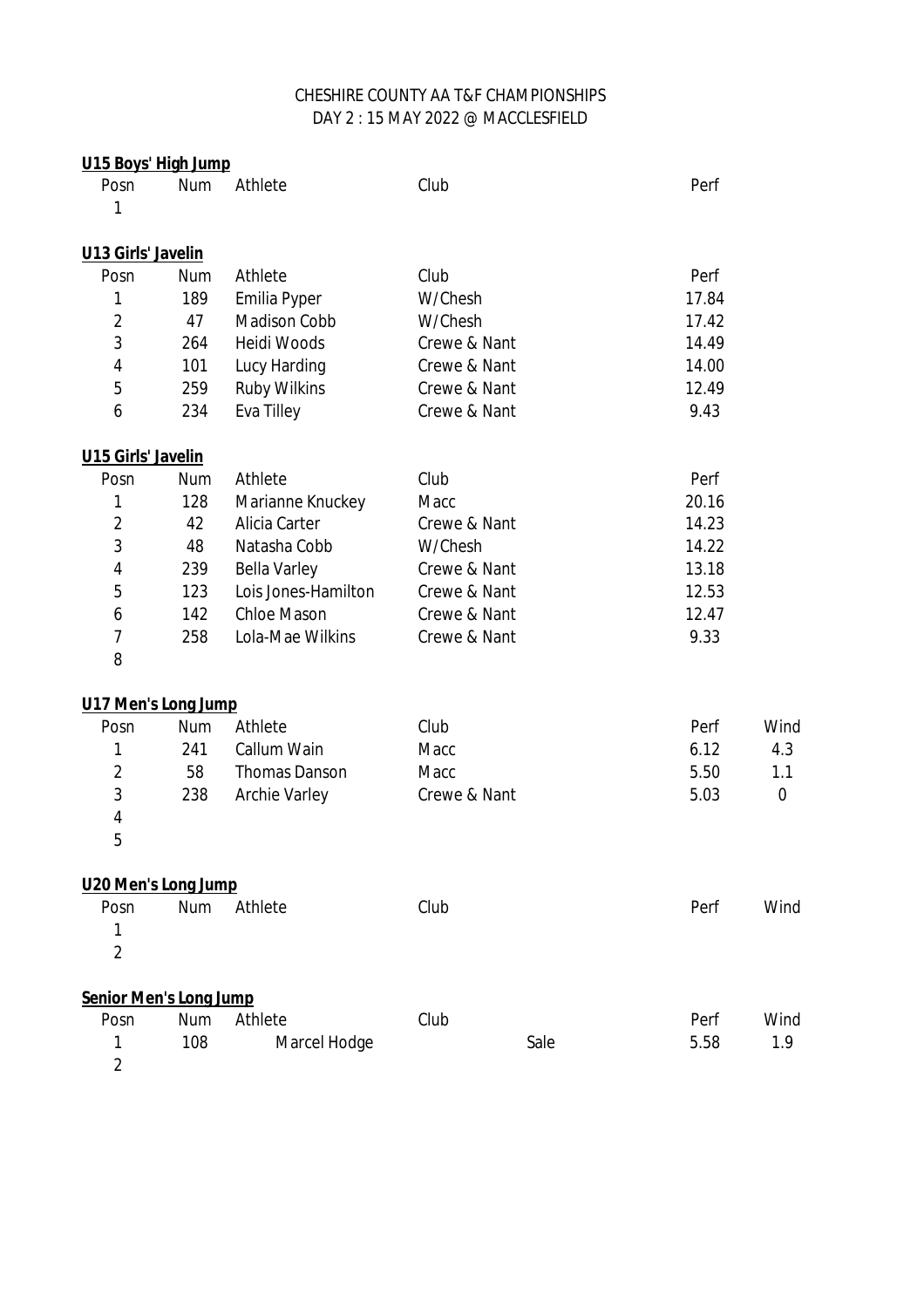| U17 Men's Shot           |            |                          |              |       |
|--------------------------|------------|--------------------------|--------------|-------|
| Posn                     | <b>Num</b> | Athlete                  | Club         | Perf  |
| 1                        | 21         | Hayden Blunn             | Macc         | 11.52 |
| $\overline{2}$           | 16         | <b>Corey Beechall</b>    | Liverpool    | 11,14 |
| 3                        | 271        | <b>Finnan Ikin</b>       | Crewe & Nant | 7.84  |
| <b>Senior Men's Shot</b> |            |                          |              |       |
| Posn                     | <b>Num</b> | Athlete                  | Club         | Perf  |
| 1                        | 146        | David McKay              | W/Chesh      | 11.70 |
| $\overline{2}$           | 184        | <b>Ashley Pritchard</b>  | Macc         | 10.32 |
| 3                        | 204        | Jasyn Savage             | Macc         | 9.94  |
| 4                        | 80         | <b>Chris Fance</b>       | Warr         | 6.67  |
| U13 Boys' Javelin        |            |                          |              |       |
| Posn                     | <b>Num</b> | Athlete                  | Club         | Perf  |
| 1                        | 130        | <b>Tristan Lamprecht</b> | Macc         | 31.47 |
| $\overline{2}$           | 191        | <b>William Rawson</b>    | W/Chesh      | 28.31 |
| 3                        | 152        | Sam Morley               | Vale Royal   | 22.12 |
| 4                        | 59         | <b>Thomas Darbyshire</b> | Warr         | 21.68 |
| 5                        | 90         | <b>Dylan Gledhill</b>    | W/Chesh      | 14.64 |
| 6                        | 205        | Samuel Savage            | Macc         | 12.93 |
| 7                        |            |                          |              |       |
| 8                        |            |                          |              |       |
| U15 Boys' Javelin        |            |                          |              |       |
| Posn                     | Num        | Athlete                  | Club         | Perf  |
| 1                        | 190        | James Rawson             | W/Chesh      | 28.12 |
| $\overline{2}$           | 182        | <b>Isaac Pickering</b>   | Crewe & Nant | 26.47 |
| 3                        | 214        | <b>Henry Smith</b>       | Crewe & Nant | 26.26 |
| 4                        |            |                          |              |       |
| U13 Girls' High Jump     |            |                          |              |       |
| Posn                     | <b>Num</b> | Athlete                  | Club         | Perf  |
| 1                        | 96         | Mae Grant                | W/Chesh      | 1.20  |
| $\overline{2}$           |            |                          |              |       |
| U15 Girls' High Jump     |            |                          |              |       |
| Posn                     | <b>Num</b> | Athlete                  | Club         | Perf  |
| 1                        | 23         | <b>Holly Bosworth</b>    | W/Chesh      | 1.35  |
| $\overline{2}$           | 11         | <b>Charlotte Austin</b>  | W/Chesh      | 1.35  |
| 3                        | 42         | Elisha Carter            | Crewe & Nant | 1.25  |
| 4                        | 22         | Fraya-Lea Boone          | Crewe & Nant | 1.20  |
| 5                        | 162        | Mia O'Donnell            | Crewe & Nant | 1.20  |
| 6                        | 5          | <b>Ursula Archer</b>     | W/Chesh      | 1.20  |
| 7                        |            |                          |              |       |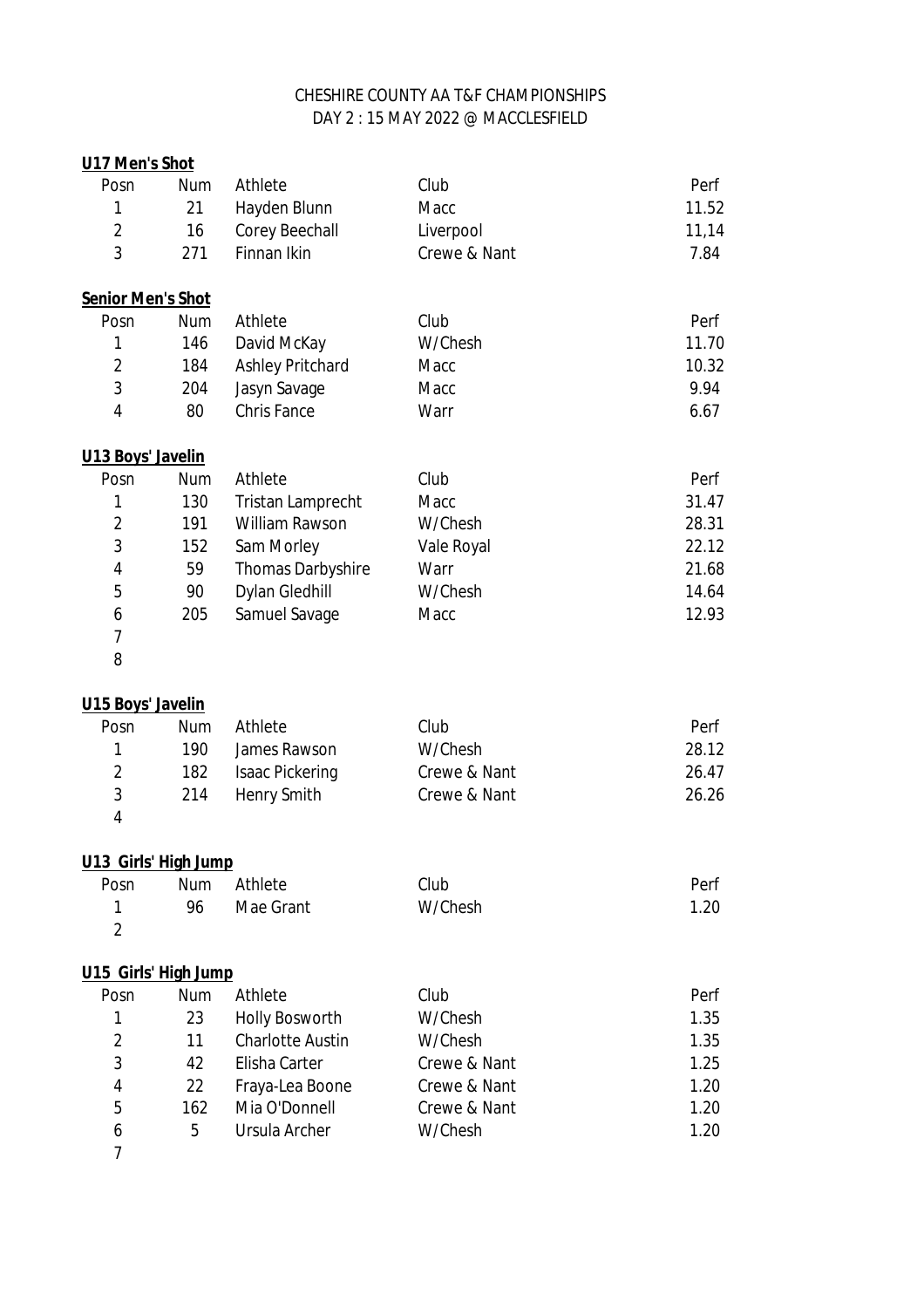# DAY 2 : 15 MAY 2022 @ MACCLESFIELD CHESHIRE COUNTY AA T&F CHAMPIONSHIPS

| U17 Womens' Shot           |            |                           |                  |       |
|----------------------------|------------|---------------------------|------------------|-------|
| Posn                       | <b>Num</b> | Athlete                   | Club             | Perf  |
| 1                          | 175        | Sara Pearson              | W/Chesh          | 11.95 |
| $\overline{2}$             | 218        | <b>Ruby Smith</b>         | Warr             | 6.72  |
| 3                          | 114        | Sunday Ibbotson           | Crewe & Nant     | 5.59  |
| U20 Womens' Shot           |            |                           |                  |       |
| Posn                       | <b>Num</b> | Athlete                   | Club             | Perf  |
| 1                          | 122        | Stephanie Jones           | Sale             | 9.03  |
| $\overline{2}$             |            |                           |                  |       |
| <b>Senior Womens' Shot</b> |            |                           |                  |       |
| Posn                       | Num        | Athlete                   | Club             | Perf  |
| 1                          | 93         | Nikki Gore                | W/Chesh          | 10.32 |
| $\overline{2}$             | 83         | Emma Fowler               | Crewe & Nant     | 9.13  |
| 3                          | 53         | Samira Cox                | Macc             | 8.32  |
| U13 Girls' Shot            |            |                           |                  |       |
| Posn                       | <b>Num</b> | Athlete                   | Club             | Perf  |
| 1                          | 1          | Abigail Adelani           | Warr             | 7.44  |
| $\overline{2}$             | 101        | <b>Lucy Harding</b>       | Crewe & Nant     | 7.27  |
| 3                          | 264        | <b>Heidi Woods</b>        | Crewe & Nant     | 6.42  |
| 4                          | 47         | <b>Madison Cobb</b>       | W/Chesh          | 6.01  |
| 5                          | 234        | Eva Tilley                | Crewe & Nant     | 3.85  |
| 6                          | 259        | <b>Ruby Wilkins</b>       | Crewe & Nant     | 3.44  |
| $\overline{7}$             |            |                           |                  |       |
| U15 Girls' Shot            |            |                           |                  |       |
| Posn                       | <b>Num</b> | Athlete                   | Club             | Perf  |
| 1                          | 22         | Fraya-Lea Boone           | Crewe & Nant     | 9.20  |
| $\overline{2}$             | 48         | Natasha Cobb              | W/Chesh          | 7.32  |
| 3                          | 42         | Elisha Carter             | Crewe & Nant     | 6.65  |
| 4                          | 258        | Lola-Mae Wilkins          | Crewe & Nant     | 6.32  |
| 5                          | 70         | <b>Eliza Duffy</b>        | Macc             | 6.24  |
| 6                          | 178        | <b>Ella Pennington</b>    | Warr             | 5.97  |
| $\overline{7}$             | 123        | Lois Jones-Hamilton       | Crewe & Nant     | 5.36  |
| 8                          |            |                           |                  |       |
| U17 Men's Javelin          |            |                           |                  |       |
| Posn                       | <b>Num</b> | Athlete                   | Club             | Perf  |
| 1                          | 166        | <b>Charlie Orphanides</b> | Macc             | 40.85 |
| $\overline{2}$             | 197        | <b>William Roberts</b>    | Macc             | 32.44 |
| 3                          | 210        | Tom Shillington           | W/Chesh          | 29.29 |
| 4                          | 271        | Finnan Ikin               | Crewe & Nantwich | 28.98 |
| 5                          | 157        | Joseph Nwankwo            | Macc             | 28.60 |
|                            |            |                           |                  |       |

CHESHIRE COUNTY AA T&F CHAMPIONSHIPS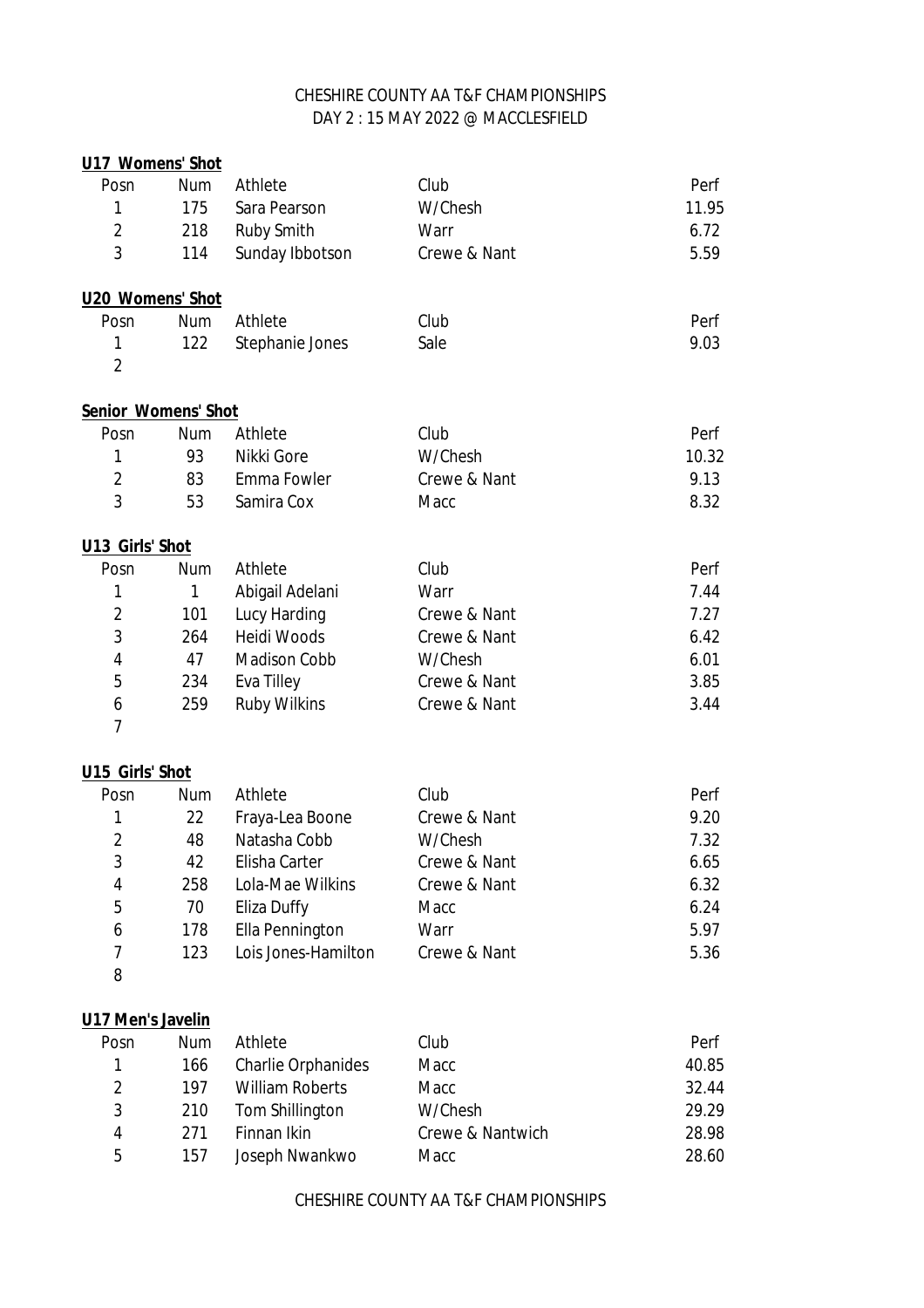### DAY 2 : 15 MAY 2022 @ MACCLESFIELD

| U20 Men's Javelin           |            |                           |               |       |      |
|-----------------------------|------------|---------------------------|---------------|-------|------|
| Posn                        | <b>Num</b> | Athlete                   | Club          | Perf  |      |
| 1                           | 10         | <b>Oliver Atkinson</b>    | Crewe & Nant  | 45.84 |      |
| <b>Senior Men's Javelin</b> |            |                           |               |       |      |
| Posn                        | <b>Num</b> | Athlete                   | Club          | Perf  |      |
| 1                           | 146        | David McKay               | W/Chesh       | 44.86 |      |
| $\overline{2}$              | 184        | <b>Ashley Pritchard</b>   | Macc          | 40.29 |      |
| 3                           | 124        | Jordan Kelly              | Liverpool Pem | 38.42 |      |
| 4                           | 204        | Jasyn Savage              | Macc          | 30.84 |      |
| 5                           | 80         | <b>Chris Fance</b>        | Warr          | 17.17 |      |
| U17 Womens' Long Jump       |            |                           |               |       |      |
| Posn                        | <b>Num</b> | Athlete                   | Club          | Perf  | Wind |
| 1                           | 203        | <b>Lucy Salter</b>        | Stockport     | 5.33  | 1.7  |
| $\overline{2}$              | 263        | <b>Ruby Wisbey</b>        | W/Chesh       | 5.01  | 5.4  |
| 3                           | 192        | Seren Redfearn            | Sale          | 4.93  | 2.3  |
| 4                           | 118        | <b>Holly Jeffs</b>        | Crewe & Nant  | 4.69  | 3.2  |
| 5                           | 114        | Sunday Ibbotson           | Crewe & Nant  | 3.24  | 2.9  |
| 6                           |            |                           |               |       |      |
| U20 Womens' Long Jump       |            |                           |               |       |      |
| Posn                        | <b>Num</b> | Athlete                   | Club          | Perf  | Wind |
| 1                           | 122        | Stephanie Jones           | Sale          | 5.44  | 1.1  |
| $\overline{2}$              | 200        | Sophia Rowlinson          | Warr          | 4.18  | 3.00 |
| 3                           |            |                           |               |       |      |
| Senior Womens' Long Jump    |            |                           |               |       |      |
| Posn                        | <b>Num</b> | Athlete                   | Club          | Perf  | Wind |
| 1                           | 257        | <b>Scarlett Whittaker</b> | Sale          | 5.11  | 2.6  |
| $\mathfrak{p}$              | 76         | Danielle Erskine          | W/Chesh       | 4.89  | 1.7  |
| 3                           | 83         | Emma Fowler               | Crewe & Nant  | 4.78  | 2.9  |
| U13 Boys' Shot              |            |                           |               |       |      |
| Posn                        | Num        | Athlete                   | Club          | Perf  |      |
| 1                           | 152        | Sam Morley                | Vale Royal    | 7.03  |      |
| $\overline{2}$              | 158        | <b>Daniel Oakes</b>       | Sale          | 5.36  |      |
| 3                           | 66         | Eric Dickinson            | Macc          | 4.29  |      |
| 4                           |            |                           |               |       |      |